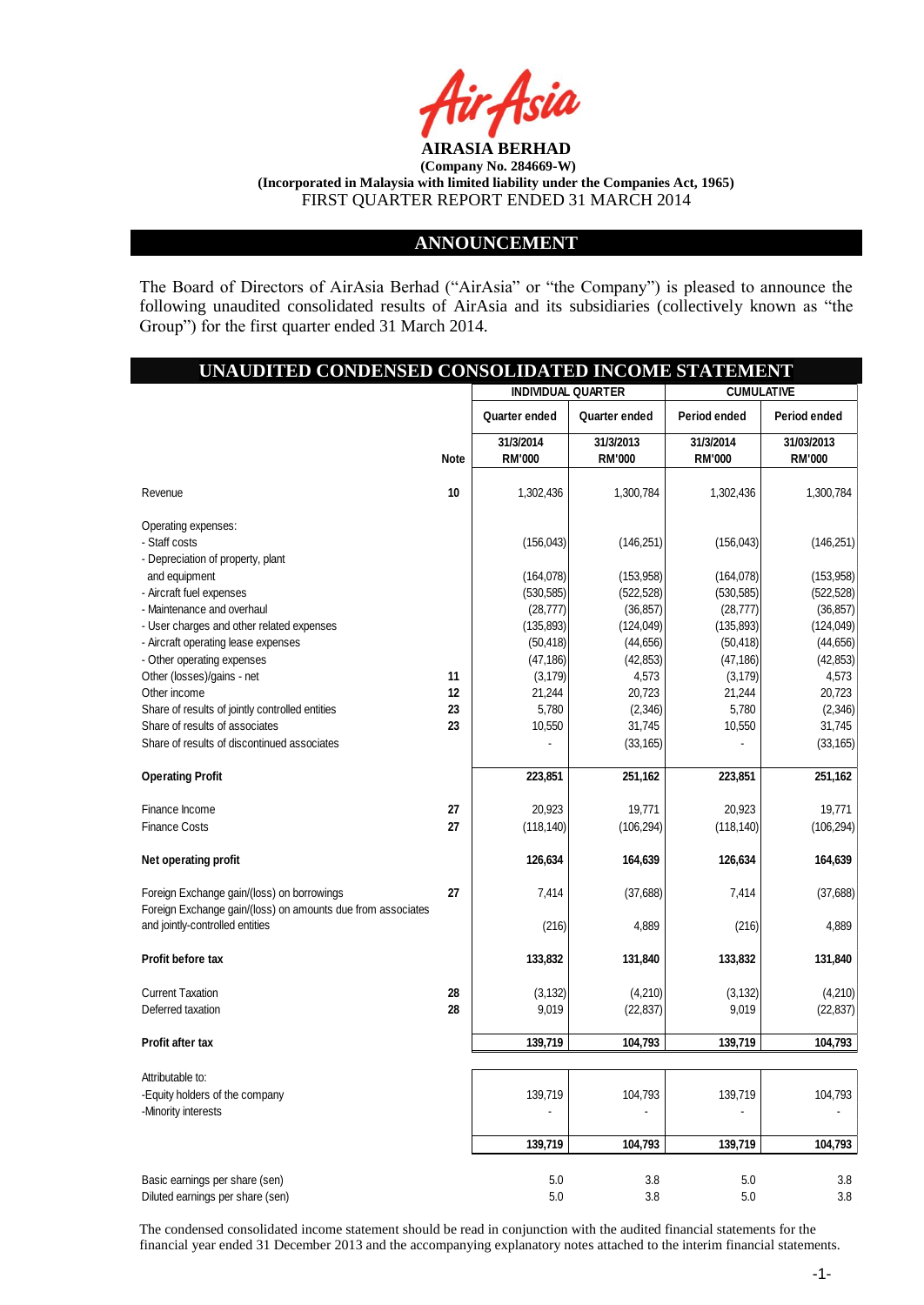ia

# **UNAUDITED CONDENSED CONSOLIDATED STATEMENT OF COMPREHENSIVE INCOME**

|                                                    |             | <b>INDIVIDUAL QUARTER</b>  |                            | <b>CUMULATIVE</b>          |                            |
|----------------------------------------------------|-------------|----------------------------|----------------------------|----------------------------|----------------------------|
|                                                    |             | Quarter ended              | Quarter ended              | Period ended               | Period ended               |
|                                                    | <b>Note</b> | 31/3/2014<br><b>RM'000</b> | 31/3/2013<br><b>RM'000</b> | 31/3/2014<br><b>RM'000</b> | 31/3/2013<br><b>RM'000</b> |
| Profit for the period                              |             | 139,719                    | 104,793                    | 139,719                    | 104,793                    |
| Other comprehensive (loss)/income                  |             |                            |                            |                            |                            |
| Available-for-sale financial assets                |             | (67, 685)                  | 139,948                    | (67, 685)                  | 139,948                    |
| Cash flow hedges                                   | 13          | (31,268)                   | 42,744                     | (31,268)                   | 42,744                     |
| Foreign currency translation differences           |             |                            |                            |                            |                            |
| Total comprehensive (loss)/income                  |             |                            |                            |                            |                            |
| for the period                                     |             | 40,766                     | 287,485                    | 40,766                     | 287,485                    |
| Total comprehensive income attributable to:        |             |                            |                            |                            |                            |
| Equity holders of the company<br>Minority Interest |             | 40,766                     | 287,485                    | 40,766                     | 287,485                    |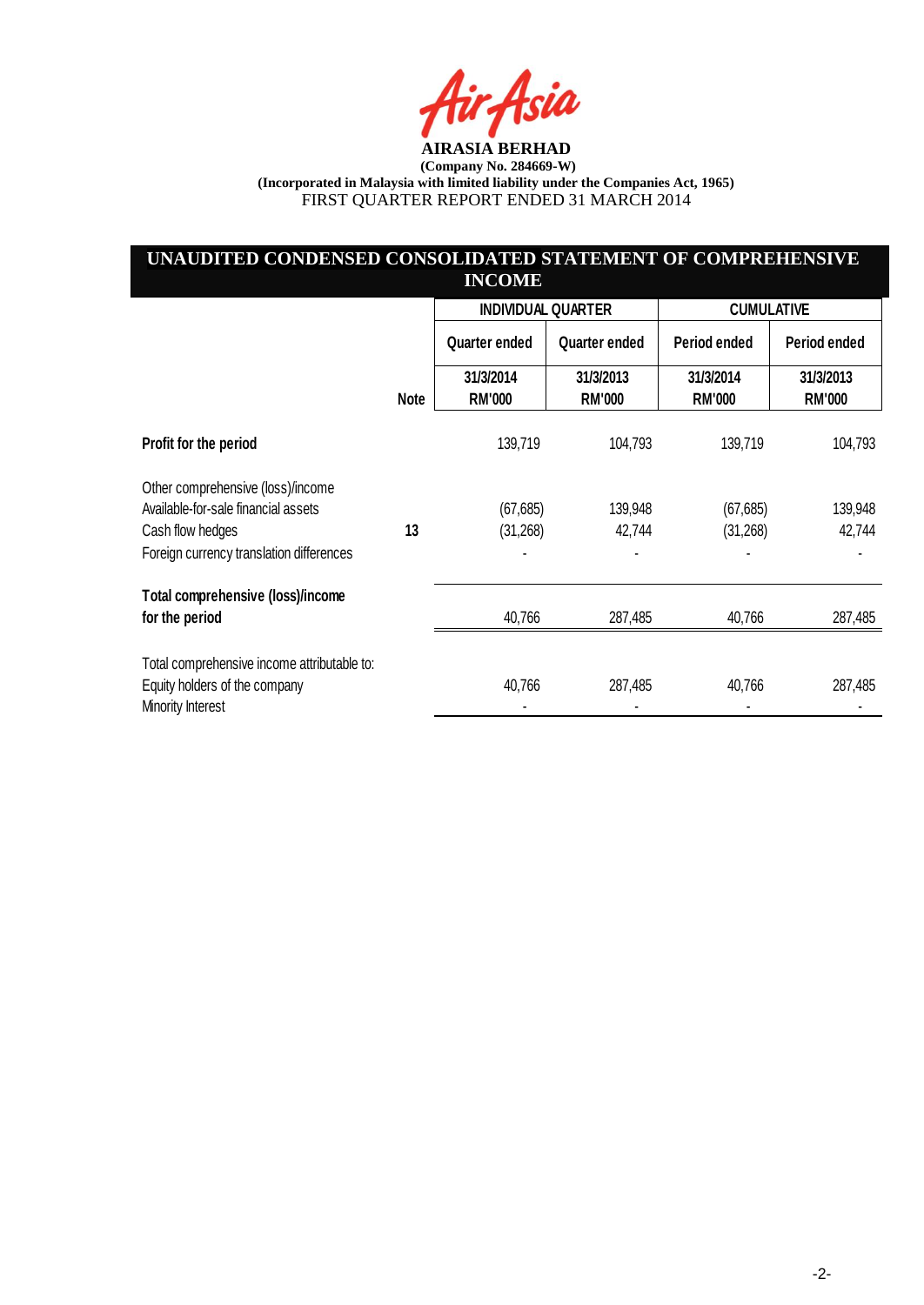Air<sub>t</sub>Asia

#### **UNAUDITED CONDENSED CONSOLIDATED CASH FLOW STATEMENTS 31/03/2014 31/12/2013 RM'000 RM'000 CASH FLOWS FROM OPERATING ACTIVITIES** Profit before taxation and the set of the set of the set of the set of the set of the set of the set of the set of the set of the set of the set of the set of the set of the set of the set of the set of the set of the set Adiustments: Property, plant and equipment - Depreciation 164,078 597,258 - Gain on disposal (41) (3,036) - Gain on fair value of interest in AirAsia Japan<br>Fair value (gains)/losses on derivative financial intruments 3,483 (287,266) Fair value (gains)/losses on derivative financial intruments  $(287,266)$ <br>Share of results of jointly-controlled entities (5,780) (13,599) Share of results of jointly-controlled entities Share of results of associates (10,550) (41,663) Impairment on available-for-sale financial asset 2,685<br>(12,787) 517,669 Net unrealised foreign exchange (gain)/loss (12,787) 517,669<br>Impairment of receivables (18,864 Impairment of receivables and the contract of receivables and the contract of the contract of the contract of the contract of the contract of the contract of the contract of the contract of the contract of the contract of Interest expense 115,560 428,406 428,406 428,406 428,406 428,406 428,406 428,406 428,406 428,406 428,406 4.208 Interest income (20,923) (64,208)<br>366.872 (1.438.080) (64,208) 366,872 **Changes in working capital** Inventories  $2,654$  (5,795) Inventories (5,795)<br>
Receivables and prepayments (34,643) (197,217)<br>
Trade and other payables (66,541) (464,809 Trade and other payables  $|$  (66,541)  $|$  464,809 (66,541)  $|$  464,809 (166,541)  $|$  464,809 (166,541)  $|$  464,809 (166,541)  $|$  464,809 (169,431) Intercompany balances (91,232) (369,431) **Cash generated from operations** 177,110 1,330,446 Interest paid (115,560) (411,117) Interest received 20,923 64,208<br>
Tax paid (3,661) (22,399)  $\begin{array}{|c|c|c|c|c|}\hline \text{Tax paid} & (3,661) & (22,399) \hline \end{array}$ **Net cash from operating activities the Contract of Contract of Contract Act of Contract Act of Contract Act of Contract Act of Contract Act of Contract Act of Contract Act of Contract Act of Contract Act of Contract Act o CASH FLOWS FROM INVESTING ACTIVITIES** Property, plant and equipment<br>- Additions - Additions (399,337) (2,117,455) Proceeds from disposal and the set of the set of the set of the set of the set of the set of the set of the set of the set of the set of the set of the set of the set of the set of the set of the set of the set of the set Investment in an associate  $\begin{array}{|c|c|c|c|c|c|}\n\hline\n\text{I} & & & - & \text{(55,975)} \\
\text{Lean granted to associates} & & & & - & \text{(145,514)}\n\hline\n\end{array}$ Loan granted to associates  $\begin{array}{ccc} \text{Loan granted to associate} & \text{if } 45,514 \text{ and } 49,649 \end{array}$ Loan repayments received from associates **Accord 1999 12:30,649**<br>Purchase of available-for-sale financial asset **1999 12:30 13:30 13:30 13:30 13:30 13:30 13:30 13:30 13:30 13:30** Purchase of available-for-sale financial asset  $\begin{array}{ccc} \text{Puro} & & \text{Puro} \\ \text{Deposit on aircraft purchase} & & \text{Puro} \end{array}$  (17,727) Deposit on aircraft purchase (17,727) (152,483)<br>Placement of restricted cash (171,529) (171,529) Placement of restricted cash **Net cash used in investing activities the cash cash of the cash of the cash of the cash cash of the cash of the cash of the cash of the cash of the cash of the cash of the cash of the cash of the cash of the cash of the c CASH FLOWS FROM FINANCING FACILITIES** Proceeds from allotment of shares  $\begin{array}{|c|c|c|c|c|c|c|}\n\hline\n\text{Proceeds from borrowing} & & & & & 344 & & 1,248 \\
\hline\n\end{array}$ Proceeds from borrowings and the set of the set of the set of the set of the set of the set of the SAS Dividend paid  $(667,214)$ Dividend paid  $\begin{bmatrix} 667,214 \end{bmatrix}$ <br>
Repayment of borrowings (139,631) (1,250,227) Repayment of borrowings (139,631) (139,631) (1,250,227)<br>Deposits pledged as securities (625) (628) Deposits pledged as securities (625) (928)<br>
cash from / (used in) financing activities (253,518 (927,851) **Net cash from / (used in) financing activities 1997, 1998, 1998, 1998, 1998, 1998, 1998, 1998, 1998, 1998, 199 NET INCREASE FOR THE FINANCIAL PERIOD/YEAR** (84,696) (1,048,616) **CASH AND CASH EQUIVALENTS AT BEGINNING OF THE FINANCIAL PERIOD 1.194.490 2.219.243 CURRENCY TRANSLATION DIFFERENCES** 23,863 **CASH AND CASH EQUIVALENTS AT END OF FINANCIAL PERIOD\* 1,109,794 1,194,490 PERIOD ENDED YEAR ENDED**

Net Cash Flow (84,696) (1,024,753) (1,024,753) (1,024,753) (1,024,753) (1,024,753) (1,024,753) (1,024,753) (1,0 \* The balance at end of financial period excludes restricted cash of RM171.5 million (31/12/13: RM171.5 million) and fixed deposits of RM15.0 million (31/12/13: RM14.4 million) pledged with licensed banks as securities for banking facilities granted to the Company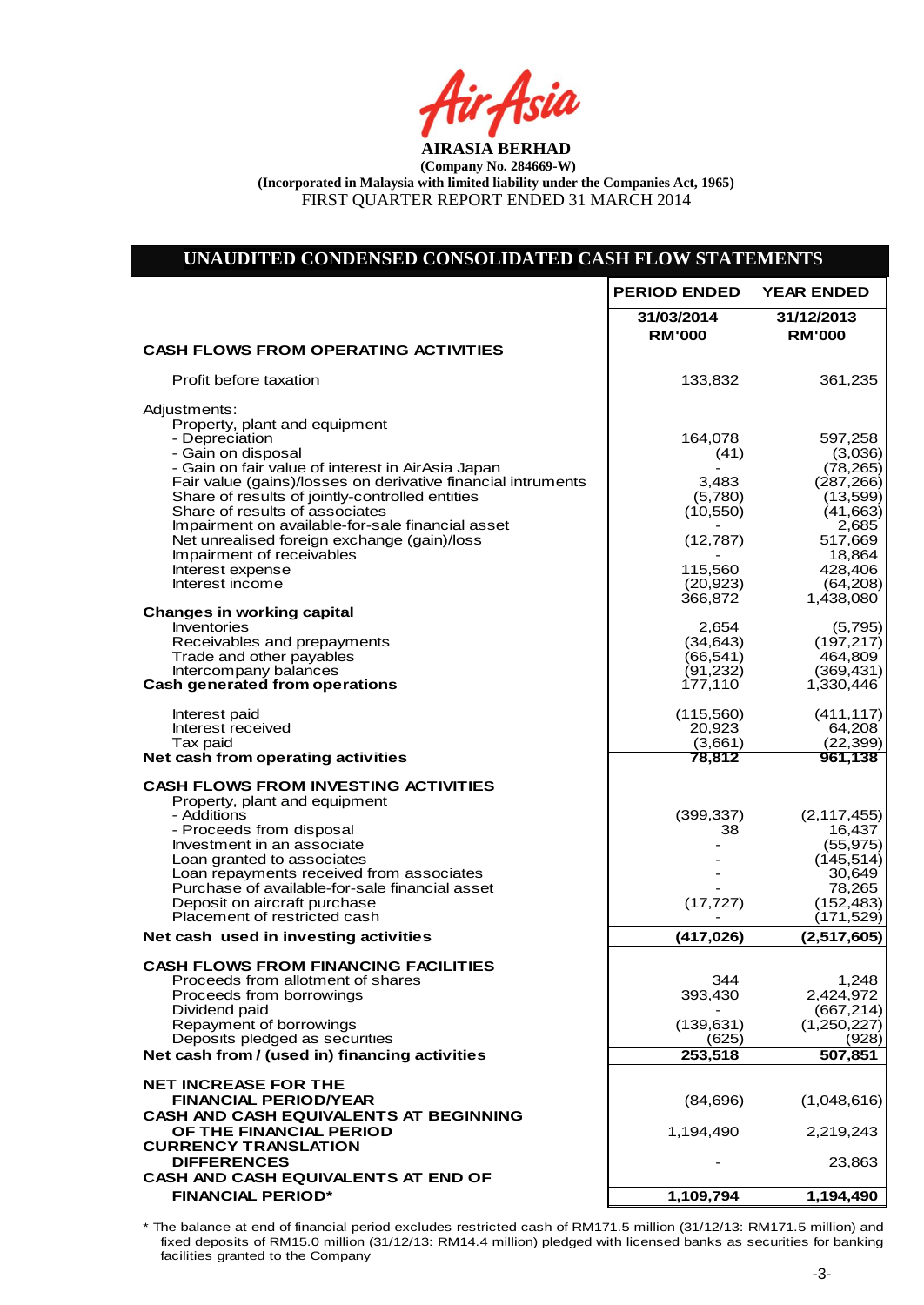ir Asia

# **UNAUDITED CONDENSED CONSOLIDATED STATEMENT OF FINANCIAL POSITION**

|                                                                 |             | <b>AS AT</b>                | <b>AS AT</b>                |
|-----------------------------------------------------------------|-------------|-----------------------------|-----------------------------|
|                                                                 |             |                             |                             |
|                                                                 |             | 31/03/2014<br><b>RM'000</b> | 31/12/2013<br><b>RM'000</b> |
|                                                                 | <b>Note</b> |                             |                             |
| <b>NON CURRENT ASSETS</b>                                       |             |                             |                             |
| Property, plant and equipment                                   | 15          | 11,528,088                  | 11,292,826                  |
| Investment in associates                                        | 23          | 271,033                     | 260,483                     |
| Investment in joint ventures                                    | 23          | 140,134                     | 134,354                     |
| Available-for-sale financial assets                             |             | 504,211                     | 571,895                     |
| Goodwill                                                        |             | 7,334                       | 7,334                       |
| Deferred tax assets                                             |             | 390,214                     | 381,195                     |
| Receivables and prepayments                                     |             | 927,913                     | 847,573                     |
| Deposit on aircraft purchase                                    |             | 660,121                     | 642,394                     |
| Amounts due from associates<br>Derivative financial instruments | 33          | 546,459                     | 559,190                     |
|                                                                 |             | 199,375                     | 235,665<br>14,932,909       |
| <b>CURRENT ASSETS</b>                                           |             | 15,174,882                  |                             |
| Inventories                                                     |             | 26,865                      | 29,520                      |
| Receivables and prepayments                                     |             | 685,809                     | 731,506                     |
| Amounts due from joint ventures                                 |             | 42,447                      | 33,703                      |
| Amount due from associates                                      |             | 836,197                     | 738,735                     |
| Amount due from related parties                                 |             | 8,657                       | 6,113                       |
| Deposits, cash and bank balances                                |             | 1,296,364                   | 1,380,435                   |
| Derivative financial instruments                                | 33          | 1,722                       | 3,173                       |
|                                                                 |             | 2,898,061                   | 2,923,185                   |
| <b>CURRENT LIABILITIES</b>                                      |             |                             |                             |
| Trade and other payables                                        |             | 639,789                     | 744,998                     |
| Sales in advance                                                |             | 618,572                     | 661,590                     |
| Derivative financial instruments                                | 33          | 29,775                      | 29,545                      |
| Amount due to an associate                                      |             | 467                         | 467                         |
| Amount due to a related party                                   |             | 20,339                      | 15,145                      |
| <b>Borrowings</b>                                               | 32          | 1,011,813                   | 1,119,436                   |
| <b>Current tax liabilities</b>                                  |             | 544                         | 1,074                       |
|                                                                 |             | 2,321,299                   | 2,572,255                   |
| <b>NET CURRENT ASSETS</b>                                       |             | 576,762                     | 350,930                     |
|                                                                 |             |                             |                             |
| <b>NON CURRENT LIABILITIES</b><br>Other payables and accruals   |             | 1,000,550                   |                             |
| Amount due to an associate                                      |             | 60,668                      | 918,864<br>60,859           |
| <b>Borrowings</b>                                               | 32          | 9,399,836                   | 9,051,416                   |
| Derivative financial instruments                                | 33          | 248,549                     | 251,768                     |
|                                                                 |             |                             |                             |
|                                                                 |             | 10,709,603                  | 10,282,907                  |
|                                                                 |             |                             |                             |
|                                                                 |             | 5,042,041                   | 5,000,932                   |
| <b>CAPITAL AND RESERVES</b>                                     |             |                             |                             |
| Share capital                                                   | 7           | 278,138                     | 278,106                     |
| Share premium                                                   |             | 1,229,379                   | 1,229,068                   |
| Foreign exchange reserve                                        |             | 855                         | 855                         |
| Retained earnings                                               |             | 3,066,210                   | 2,926,491                   |
| Other reserves                                                  |             | 467,459                     | 566,412                     |
| Shareholders' funds                                             |             | 5,042,041                   | 5,000,932                   |
| Net assets per share attributable to ordinary                   |             |                             |                             |
| equity holders of the Company (RM)                              |             | 1.81                        | 1.80                        |

The condensed consolidated statement of financial position should be read in conjunction with the audited financial statements for the financial year ended 31 December 2013 and the accompanying explanatory notes attached to the interim financial statements.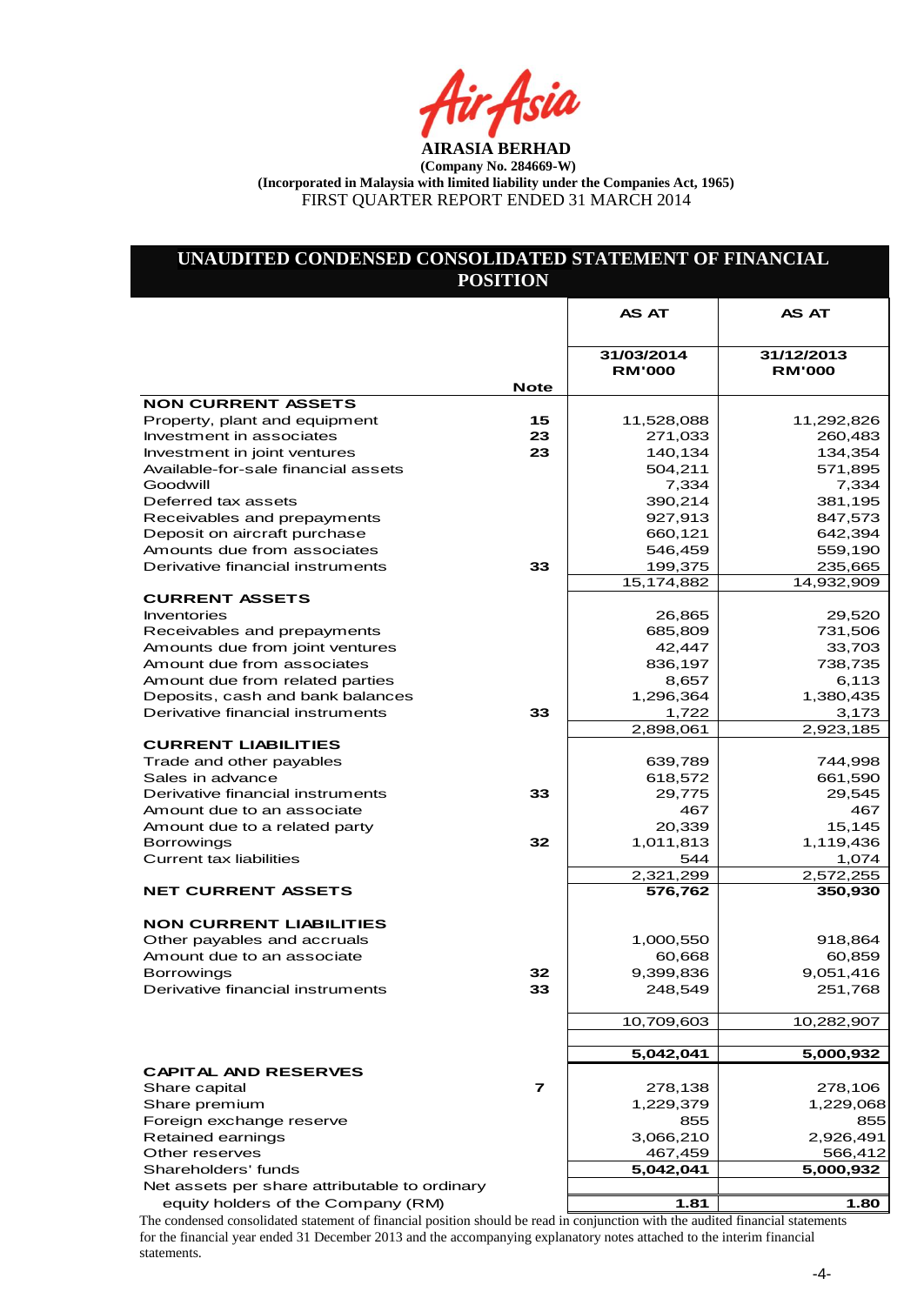sia

| UNAUDITED CONDENSED CONSOLIDATED STATEMENT OF CHANGES IN EQUITY                                    |                                                                   |                                          |                                          |                                                         |                                                               |                                                |                                              |                               |                                                     |                                                |
|----------------------------------------------------------------------------------------------------|-------------------------------------------------------------------|------------------------------------------|------------------------------------------|---------------------------------------------------------|---------------------------------------------------------------|------------------------------------------------|----------------------------------------------|-------------------------------|-----------------------------------------------------|------------------------------------------------|
|                                                                                                    | <b>Attributable to Equity Holders of the Company</b>              |                                          |                                          |                                                         |                                                               |                                                |                                              |                               |                                                     |                                                |
|                                                                                                    | <b>Issued and fully paid</b><br>ordinary shares<br>of RM0.10 each |                                          |                                          |                                                         |                                                               |                                                |                                              |                               |                                                     |                                                |
|                                                                                                    | <b>Number</b><br>of shares<br>000                                 | <b>Nominal</b><br>Value<br><b>RM'000</b> | <b>Share</b><br>Premium<br><b>RM'000</b> | Foreign<br>Exchange<br><b>Reserves</b><br><b>RM'000</b> | <b>Cash Flow</b><br>Hedge<br><b>Reserves</b><br><b>RM'000</b> | <b>AFS</b><br><b>Reserves</b><br><b>RM'000</b> | <b>Retained</b><br>Earnings<br><b>RM'000</b> | <b>Total</b><br><b>RM'000</b> | <b>Minority</b><br><b>Interest</b><br><b>RM'000</b> | <b>TOTAL</b><br><b>EQUITY</b><br><b>RM'000</b> |
| At 1 January 2014                                                                                  | 2,781,064                                                         | 278,106                                  | 1,229,068                                | 855                                                     | 80,065                                                        | 486,347                                        | 2,926,491                                    | 5,000,932                     | $\overline{\phantom{a}}$                            | 5,000,932                                      |
| Net Profit for the period                                                                          | $\overline{\phantom{a}}$                                          | $\overline{\phantom{a}}$                 |                                          |                                                         |                                                               | $\overline{\phantom{a}}$                       | 139,719                                      | 139,719                       | $\overline{\phantom{a}}$                            | 139,719                                        |
| Other comprehensive income                                                                         |                                                                   | $\overline{\phantom{a}}$                 |                                          | $\overline{\phantom{a}}$                                | (31, 268)                                                     | (67, 685)                                      |                                              | (98, 953)                     | $\overline{\phantom{a}}$                            | (98, 953)                                      |
| <b>Dividends</b>                                                                                   |                                                                   |                                          |                                          |                                                         |                                                               |                                                |                                              |                               |                                                     |                                                |
| <b>Issuance of ordinary shares</b><br>- Pursuant to the Employees'<br>Share Option Scheme ('ESOS') | 318                                                               | 32                                       | 311                                      |                                                         |                                                               |                                                |                                              | 343                           |                                                     | 343                                            |
| At 31 December 2014                                                                                | 2,781,382                                                         | 278,138                                  | 1,229,379                                | 855                                                     | 48,797                                                        | 418,662                                        | 3,066,210                                    | 5,042,041                     | $\overline{\phantom{a}}$                            | 5,042,041                                      |
| At 1 January 2013                                                                                  | 2,779,908                                                         | 277,991                                  | 1,227,935                                | 451                                                     | (98, 148)                                                     | 220,559                                        | 4,273,311                                    | 5,902,099                     | $\sim$                                              | 5,902,099                                      |
| Effects of adoption of MFRS 128                                                                    | $\overline{\phantom{a}}$                                          |                                          |                                          |                                                         |                                                               |                                                | (1,041,730)                                  | (1,041,730)                   | $\overline{\phantom{a}}$                            | (1,041,730)                                    |
| At 1 January 2013 (restated)                                                                       | 2,779,908                                                         | 277,991                                  | 1,227,935                                | 451                                                     | (98, 148)                                                     | 220,559                                        | 3,231,581                                    | 4,860,369                     | $\sim$                                              | 4,860,369                                      |
| Net profit for the financial year                                                                  | $\equiv$                                                          |                                          |                                          |                                                         |                                                               |                                                | 362,124                                      | 362,124                       | $\overline{\phantom{a}}$                            | 362,124                                        |
| Other comprehensive income                                                                         | $\overline{\phantom{0}}$                                          | $\overline{\phantom{0}}$                 |                                          | 404                                                     | 178,213                                                       | 265,788                                        |                                              | 444,405                       | $\overline{\phantom{a}}$                            | 444,405                                        |
| <b>Dividends</b>                                                                                   |                                                                   |                                          |                                          |                                                         |                                                               |                                                | (667, 214)                                   | (667, 214)                    | $\overline{\phantom{a}}$                            | (667, 214)                                     |
| <b>Issuance of ordinary shares</b><br>- Pursuant to the Employees'<br>Share Option Scheme ('ESOS') | 1,156                                                             | 115                                      | 1,133                                    |                                                         |                                                               |                                                |                                              | 1,248                         |                                                     | 1,248                                          |
| At 31 December 2013                                                                                | 2,781,064                                                         | 278,106                                  | 1,229,068                                | 855                                                     | 80,065                                                        | 486,347                                        | 2,926,491                                    | 5,000,932                     |                                                     | 5,000,932                                      |

The condensed consolidated statement of changes in equity should be read in conjunction with the audited financial statements for the financial year ended 31 December 2013 and the accompanying explanatory notes attached to the interim financial statements.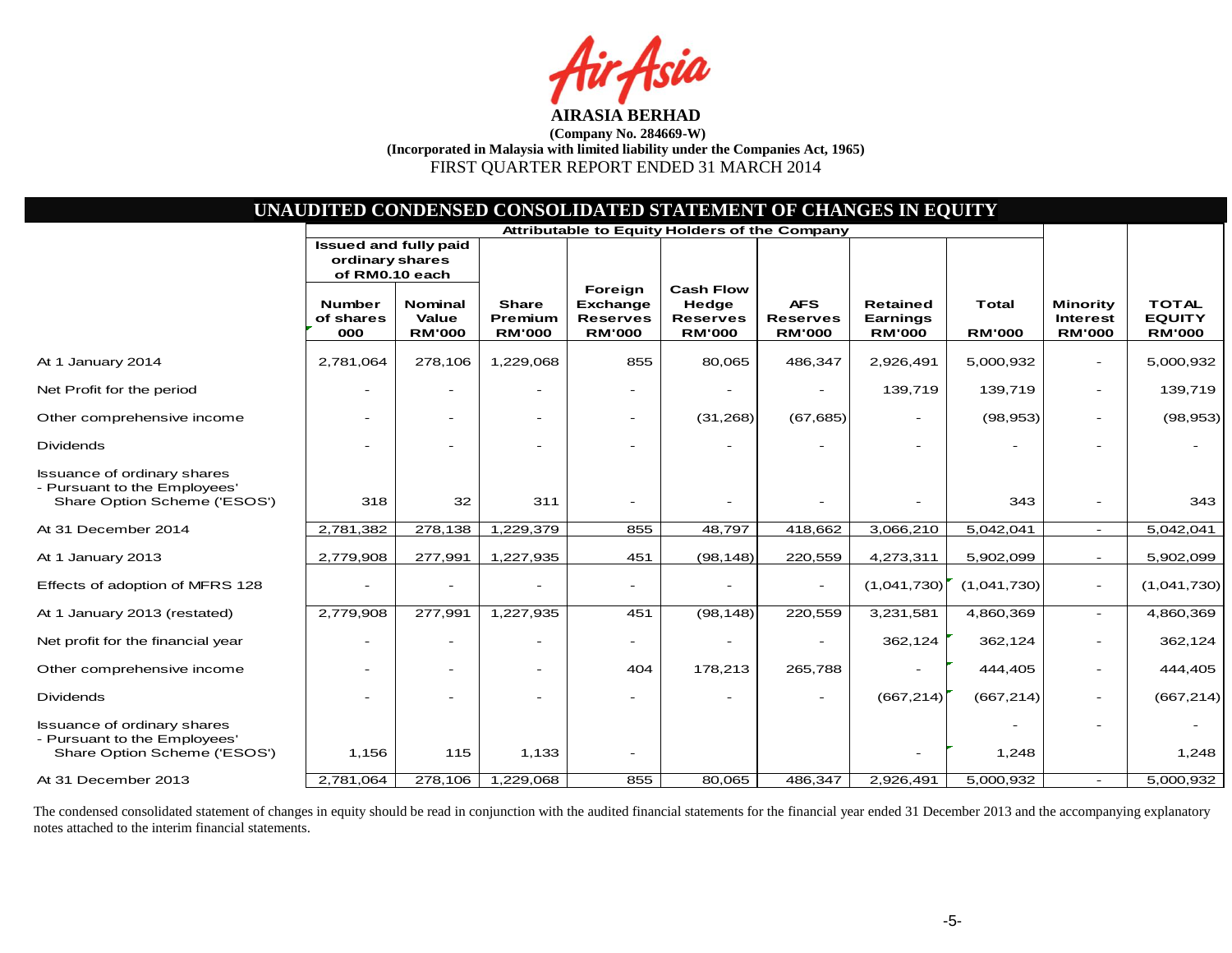

# **KEY OPERATING STATISTICS – 31 MARCH 2014**

**Performance indicator for Malaysian operations for current quarter against the same quarter last year**

| <b>Quarter Ended: 31 March</b>     | Jan - Mar<br>2014 | Jan - Mar<br>2013 | Change y-o-y |
|------------------------------------|-------------------|-------------------|--------------|
|                                    |                   |                   |              |
| Passengers Carried                 | 5,373,202         | 5,168,167         | 4%           |
| Capacity                           | 6,669,540         | 6,583,500         | 1%           |
| Seat Load Factor                   | 81%               | 79%               | 2 ppt        |
| RPK (million)                      | 6,411             | 5,997             | 7%           |
| ASK (million)                      | 7,945             | 7,700             | 3%           |
| Average Fare (RM)                  | 164               | 180               | -9%          |
| Ancillary Income Per Pax (RM)      | 46                | 43                | 7%           |
| Unit Passenger Revenue (RM)        | 210               | 223               | $-6%$        |
| Revenue / ASK (sen)                | 16.39             | 16.89             | $-3%$        |
| Revenue / ASK (US cents)           | 4.97              | 5.13              | $-3%$        |
| Cost / ASK (sen)                   | 13.58             | 13.63             | $0\%$        |
| Cost / ASK (US cents)              | 4.12              | 4.14              | 0%           |
| Cost / ASK-ex Fuel (sen)           | 6.90              | 6.85              | 1%           |
| Cost / ASK-ex Fuel (US cents)      | 2.09              | 2.08              | 1%           |
| Aircraft (end of period)           | 72                | 66                | 9%           |
| Average Stage Length (km)          | 1,191             | 1,152             | 3%           |
| Number of Flights                  | 37,053            | 36,573            | 1%           |
| <b>Fuel Consumed (Barrels)</b>     | 1,320,198         | 1,256,916         | 5%           |
| Average Fuel Price (US\$ / Barrel) | 122               | 126               | $-3%$        |

#### *Exchange Rate: RM:USD – 3.2963 - prior year US cent figures are restated at the current period average exchange rate*

### **Definition and calculation methodology**

| ASK (Available Seat Kilometres)    | Total available seats multiplied by the distance flown.        |
|------------------------------------|----------------------------------------------------------------|
| RPK (Revenue Passenger Kilometres) | Number of passengers carried multiplied by distance<br>flown   |
| Revenue/ASK                        | Total revenue divided by ASK                                   |
| Cost/ASK                           | Total expenses before operating profit divided by ASK          |
| Cost/ASK - ex fuel                 | Costs, as defined above, less fuel expenses, divided by<br>ASK |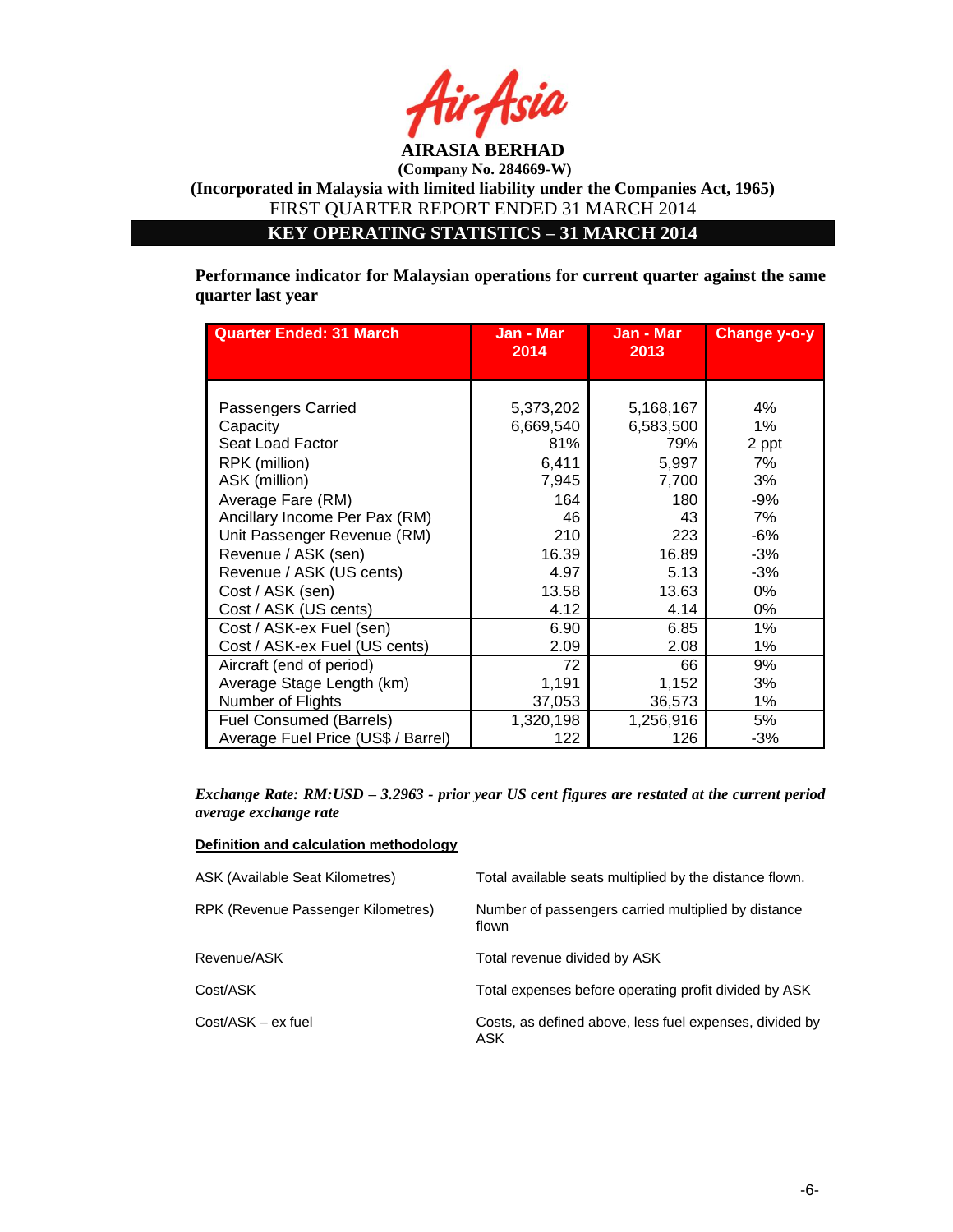

# **NOTES TO THE UNAUDITED ACCOUNTS – 31 MARCH 2014**

### **1. Basis of preparation**

The interim financial report is unaudited and has been prepared in accordance with Malaysian Financial Reporting Standard ("MFRS") 134: "Interim Financial Reporting" and paragraph 9.22 and Appendix 9B of the Bursa Malaysia Securities Berhad ("Bursa Malaysia") Listing Requirements.

The interim financial statements should be read in conjunction with the audited financial statements of the Group for the financial year ended 31 December 2013.

### **2. Summary of significant accounting policies**

The accounting policies and methods of computation adopted for the interim financial statements are consistent with those adopted for the audited financial statements for the financial year ended 31 December 2013.

Details of standards, amendments to published standards and interpretations to existing standards that are applicable to the Group with effect from 1 January 2013 or later are provided in note 2 to the audited financial statements of the Group for the financial year ended 31 December 2013.

The adoption of MFRS 11 "Joint Arrangements", with effect from 1 January 2013, is reflected in the interim financial statements. The standard requires the fair value gain on the remaining 45% equity interest in Thai AirAsia of RM1,041.7 million arising from the reduction in shareholding in Thai AirAsia Co Ltd, which was recognised in the Group"s financial statements for the financial year ended 31 December 2012, to be reversed. The Group will continue to equity account for its interest in Thai AirAsia Co Ltd, but it does not need to re-measure its continuing ownership interest at fair value. This standard is to be applied retrospectively and the reversal of the gain is reflected in the balance sheet at 31 December 2012.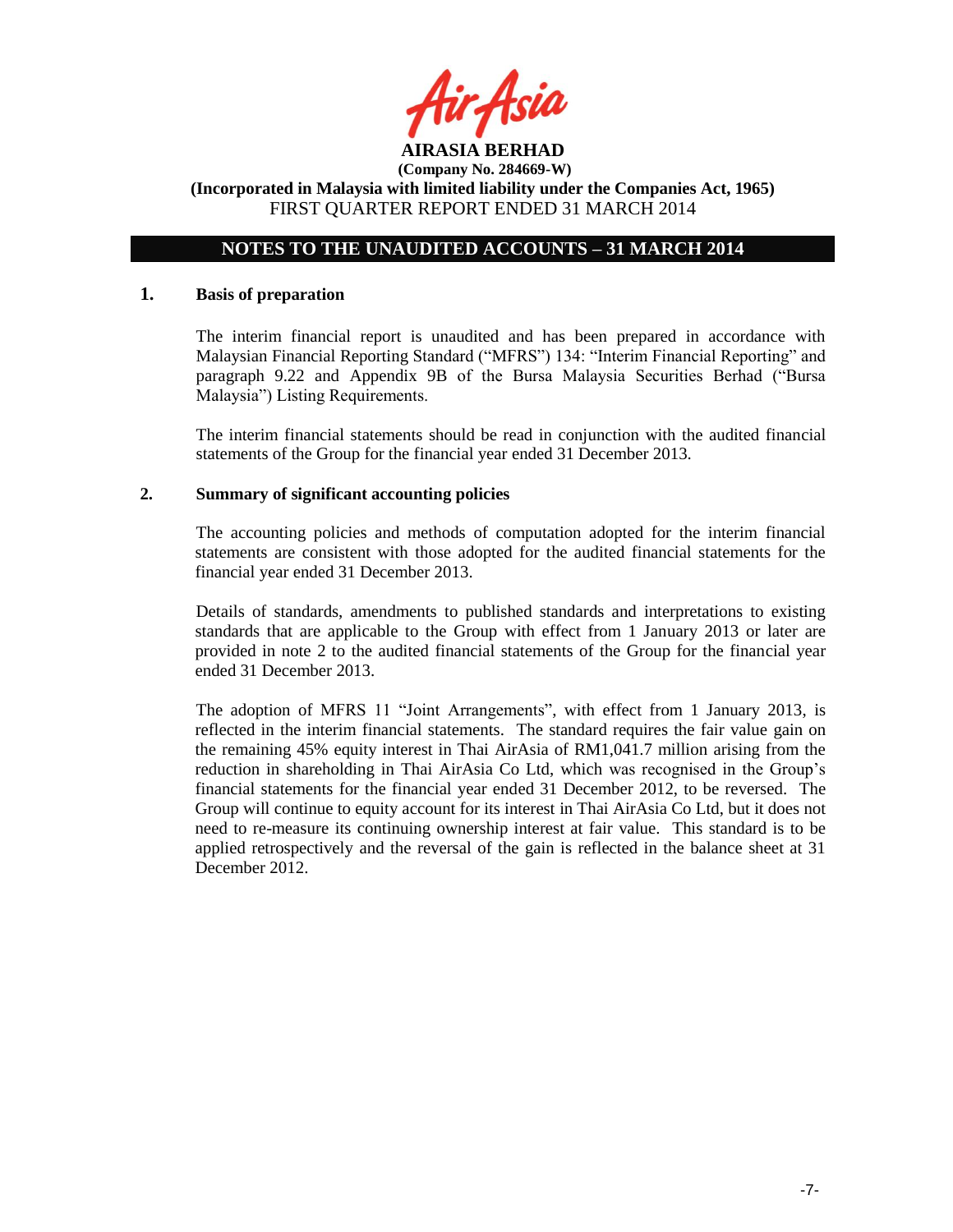

# **NOTES TO THE UNAUDITED ACCOUNTS – 31 MARCH 2014**

## **3. Auditors' report on preceding annual financial statements**

The auditors have expressed an unqualified opinion on the Group"s statutory financial statements for the financial year ended 31 December 2013 in their report dated 28 April 2014.

### **4. Seasonality of operations**

AirAsia is primarily involved in the provision of air transportation services and thus, is subject to the seasonal demand for air travel. The seat load factor was 81% in the quarter under review, which was 2 percentage points higher than the same period last year. Compared against the immediate preceding quarter (fourth quarter October - December 2013), the seat load factor was 1 percentage points lower than the seat load factor in the quarter under review. This seasonal pattern is in line with the expectation of the Group.

# **5. Unusual items due to their nature, size or incidence**

There were no unusual items affecting assets, liabilities, equity, net income or cash flows during the current quarter and financial period-to-date.

#### **6. Changes in estimates**

There were no changes in estimates that have had material effect in the current quarter and financial period-to-date results.

# **7. Capital and reserves**

During quarter ended 31 March 2014, the total issued and paid-up share capital of the Company increased from RM278,106,258 to RM278,138,008 from the issuance of 317,500 ordinary shares of RM0.10 each pursuant to the exercise of ESOS at the option price of RM1.08. Other than the above, there was no cancellation, repurchases, resale and repayment of debt and equity securities for the period ended 31 March 2014.

## **8. Dividend paid**

No dividends were declared or approved in the quarter ended 31 March 2014.

## **9. Segment reporting**

The Group operates a single reportable segment, that of Airline Operations.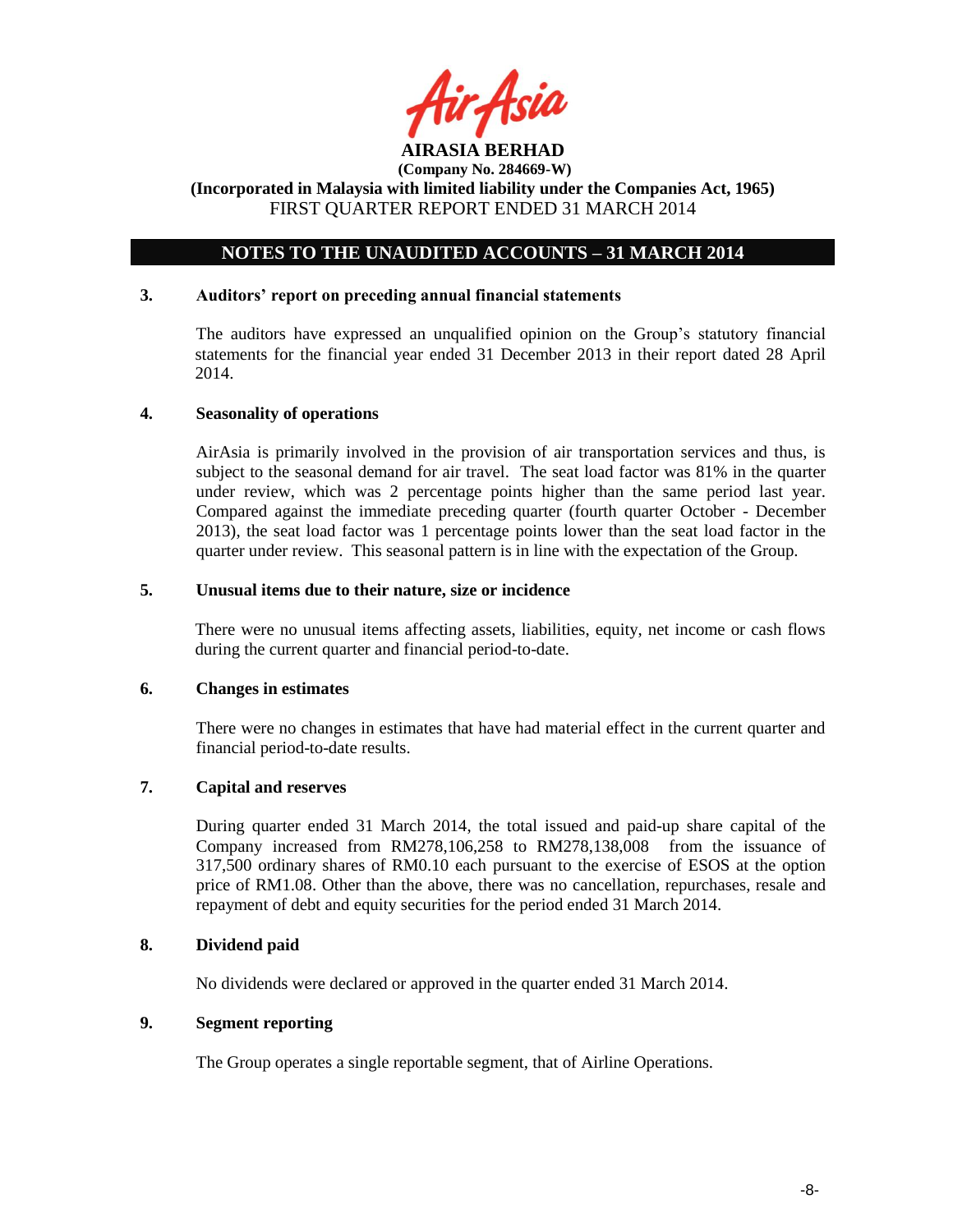

# **NOTES TO THE UNAUDITED ACCOUNTS – 31 MARCH 2014**

#### **10. Revenue**

|                                 | <b>Quarter ended</b><br>31/3/2014<br><b>RM</b> million | <b>Quarter ended</b><br>31/3/2013<br><b>RM</b> million |
|---------------------------------|--------------------------------------------------------|--------------------------------------------------------|
| Passenger seat sales            | 725.4                                                  | 795.4                                                  |
| Baggage fees                    | 109.3                                                  | 109.1                                                  |
| Aircraft operating lease income | 194.3                                                  | 149.5                                                  |
| Surcharges and fees             | 156.4                                                  | 138.7                                                  |
| Other revenue                   | 117.0                                                  | 108.1                                                  |
|                                 | 1,302.4                                                | 1,300.8                                                |

Other revenue includes assigned seat, freight, cancellation, documentation and other fees and the on-board sale of meals and merchandise.

### **11. Other gains/(losses) - net**

Other gains/(losses) – net comprise fair value changes due to movement in mark-to-market (MTM) position on non-designated hedging contracts at 31 March 2014 as compared to 31 December 2013, and are detailed below:

|                                                                                         | 31/3/2014<br><b>RM</b> million | Quarter ended Quarter ended<br>31/12/2013<br><b>RM</b> million |
|-----------------------------------------------------------------------------------------|--------------------------------|----------------------------------------------------------------|
| Gain/(loss) from foreign currency contracts<br>(Loss)/gain from interest rate contracts | 5.5<br>(2.3)                   | 6.9<br>19.9                                                    |
|                                                                                         | (3.2)                          | 26.8                                                           |

The above gains and losses arise from the movement in exchange rates (principally RM:US\$) and interest rates relative to the contracted rate during the quarter. The fair value of derivative financial instruments is determined by discounting future cash flows to present value.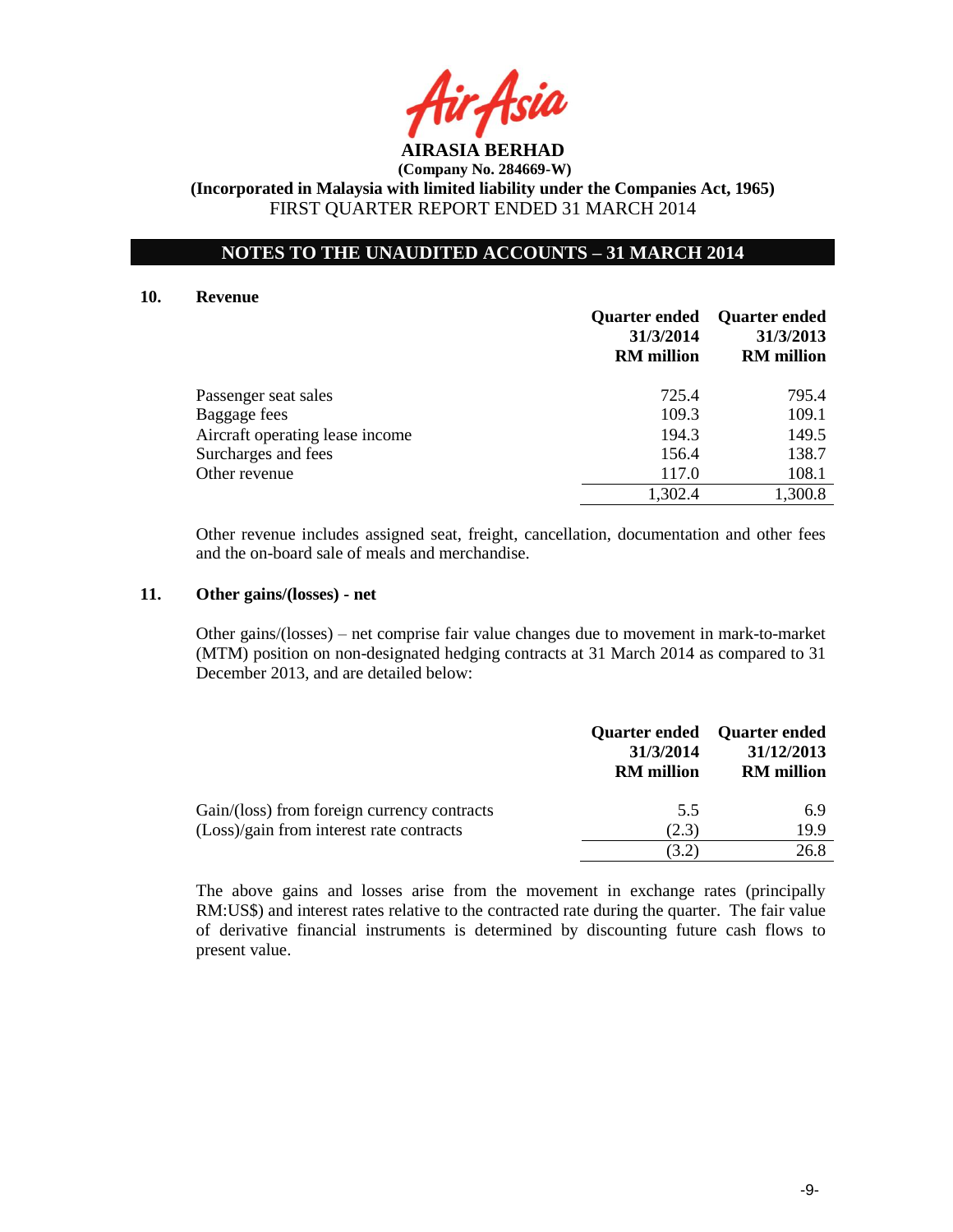

# **NOTES TO THE UNAUDITED ACCOUNTS – 31 MARCH 2014**

### **12. Other Income**

|                                                             | 31/3/2014<br><b>RM</b> million | <b>Quarter ended</b> Quarter ended<br>31/3/2013<br><b>RM</b> million |
|-------------------------------------------------------------|--------------------------------|----------------------------------------------------------------------|
| Gain on disposal of property, plant and equipment<br>Others | 0.0<br>21.2                    | 2.5<br>18.2                                                          |
|                                                             | 21.2                           | 20.7                                                                 |

Other income ("others") includes brand licence fees, commission income and advertising income.

### **13. Other Comprehensive Income**

Cash flow hedges represent fair value changes due to movement in MTM position on effective hedging contracts at 31 March 2014 as compared to 31 December 2013 as follows:

|                                        | 31/3/2014<br><b>RM</b> million | Quarter ended Quarter ended<br>31/12/2013<br><b>RM</b> million |
|----------------------------------------|--------------------------------|----------------------------------------------------------------|
| Fair value $gain/(loss)$ in the period | (67.7)                         | (48.5)                                                         |
| Amount transferred to income statement | (31.3)                         | 60.0                                                           |
|                                        | (99.0)                         | 115                                                            |

Fair value changes in effective hedging contracts are recognized directly in equity and are transferred to the income statement in the same period as the underlying hedged item impacts profit or loss.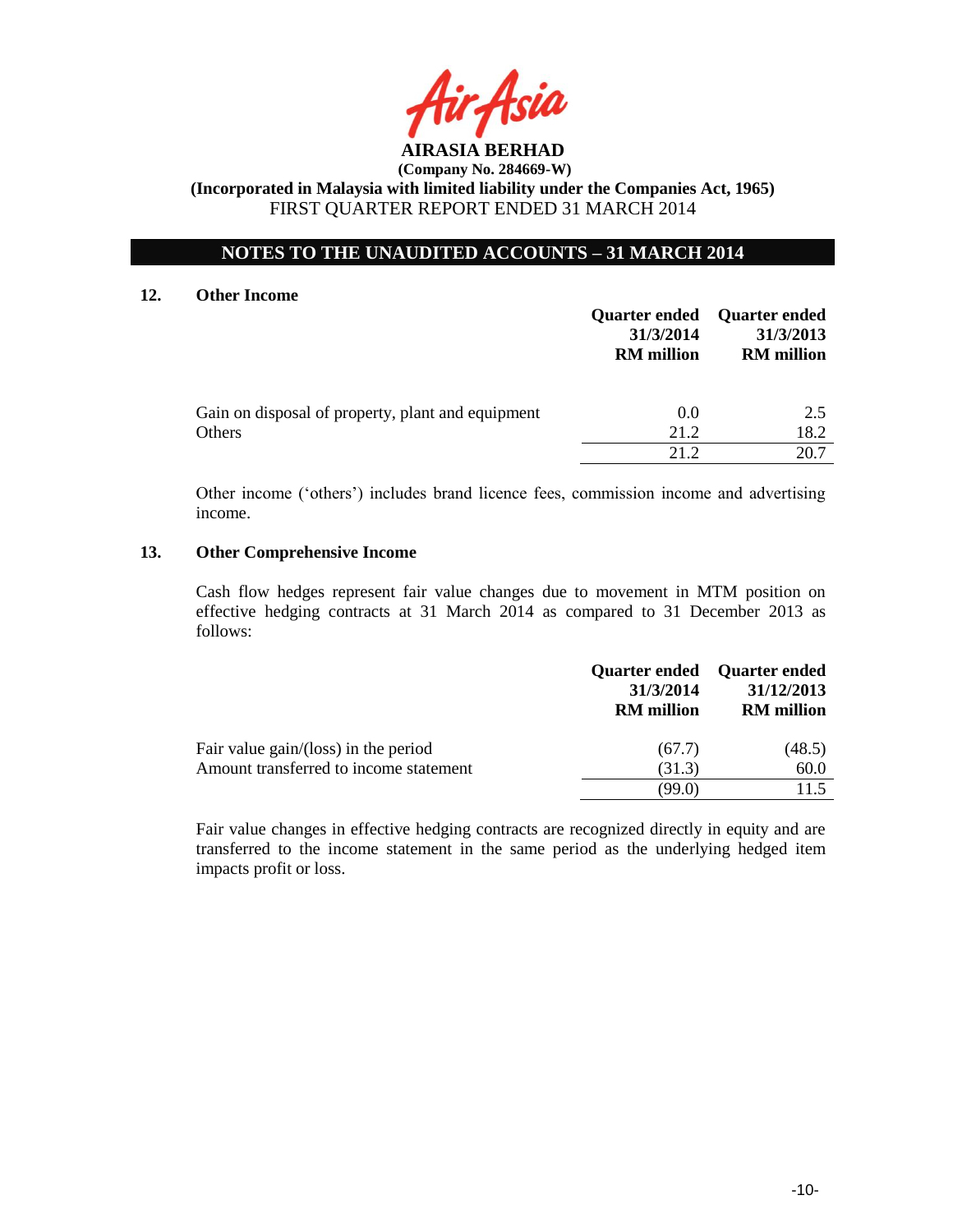

# **NOTES TO THE UNAUDITED ACCOUNTS – 31 MARCH 2014**

### **14. Disclosure of Realised and Unrealised Profits**

The cumulative retained profit of the Group and its subsidiaries comprises realized and unrealized profit as disclosed in the table below.

|                                                                                        | As at<br>31/3/2014<br><b>RM</b> million | As at<br>31/12/2013<br><b>RM</b> million |
|----------------------------------------------------------------------------------------|-----------------------------------------|------------------------------------------|
| Total retained profit of AirAsia Berhad and its<br>subsidiaries                        |                                         |                                          |
| Realised                                                                               | 2,590,972                               | 2,358,327                                |
| Unrealised                                                                             | 403,000                                 | 512,256                                  |
|                                                                                        | 3,004,938                               | 2,870,583                                |
| Total share of accumulated gains/(losses) from<br>associates<br>Realised<br>Unrealised | 43,778                                  | 33,228                                   |
|                                                                                        | 43,778                                  | 33,228                                   |
| Total share of accumulated gains/(losses) from jointly<br>controlled entities          |                                         |                                          |
| Realised<br>Unrealised                                                                 | 28,460                                  | 22,680                                   |
|                                                                                        | 28,460                                  | 22,680                                   |
| Total group retained profit as per consolidated                                        |                                         |                                          |
| accounts                                                                               | 3,066,210                               | 2,926,491                                |

#### **15. Property, plant and equipment**

### *(a) acquisition and disposals*

During the quarter ended 31 March 2014, the Group acquired property, plant and equipment with a cost of RM399.3 million (quarter ended 31 March 2013: RM302.0 million).

During the quarter ended 31 March 2014, proceeds from disposal of property, plant and equipment totaled RMNil million (quarter ended 31 March 2013 RM3.6 million).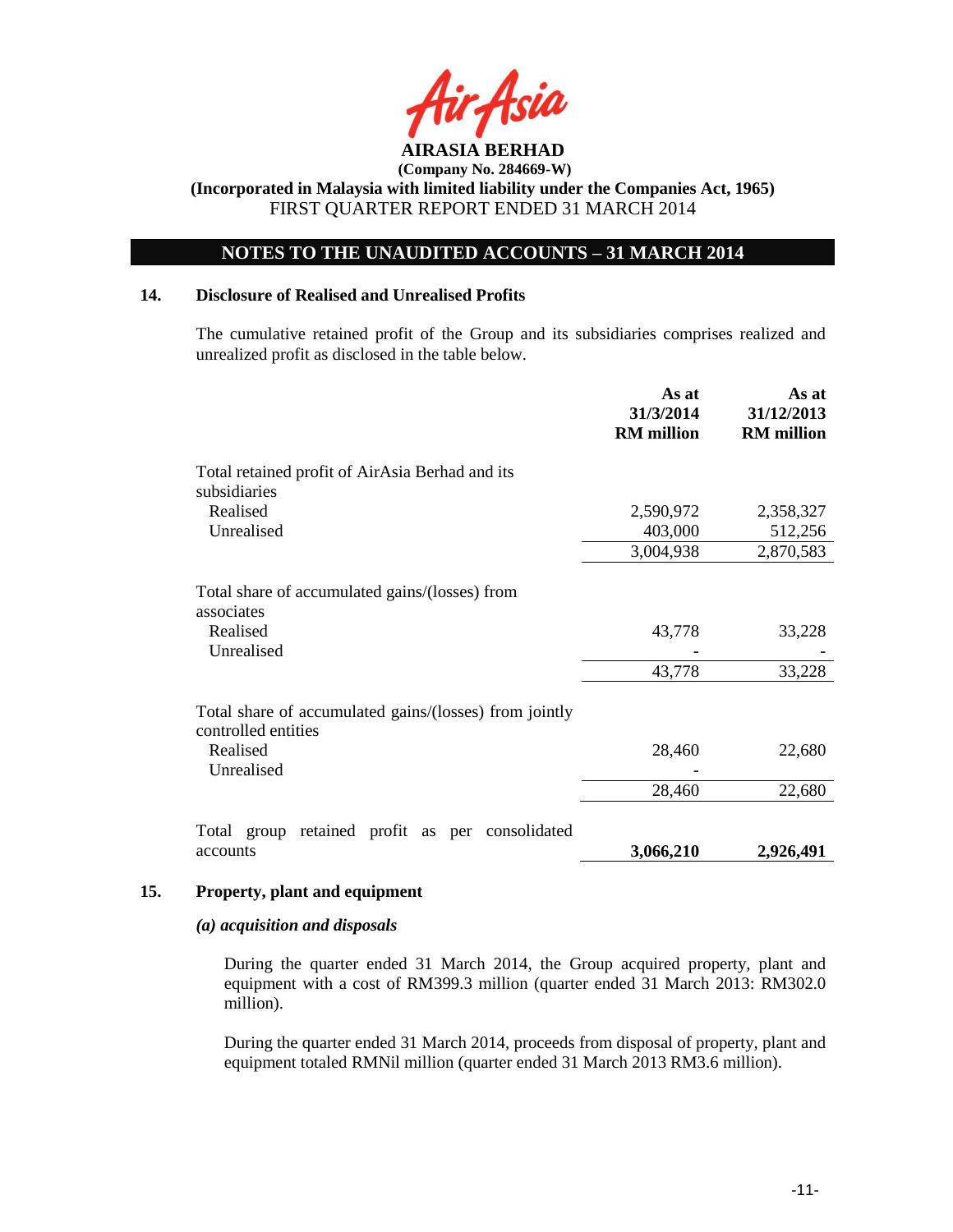

# **NOTES TO THE UNAUDITED ACCOUNTS – 31 MARCH 2014**

#### *(b) revaluation*

There was no revaluation of property, plant and equipment in the quarter under review or in the same quarter of the prior year.

### *(c) impairment*

There was no impairment of property, plant and equipment in the quarter under review or in the same quarter of the prior year.

### **16. Post balance sheet events**

There were no material events after the period end that have not been reflected in the financial statements for the financial period ended 31 March 2014 as at the date of this report.

### **17. Changes in composition of the Group**

There were no changes in the composition of the Group during the quarter under review.

#### **18. Contingent assets**

As at the date of this report, the Group does not have any contingent assets.

## **19. Changes in contingent liabilities since the last annual balance sheet date**

There were no material changes in contingent liabilities since the latest audited financial statements of the Group for the financial year ended 31 December 2013.

## **20. Capital commitments outstanding not provided for in the interim financial report**

Capital commitments for property, plant and equipment:

|                                 | <b>Group and Company</b> |            |  |
|---------------------------------|--------------------------|------------|--|
|                                 | 31/3/2014                | 31/3/2013  |  |
|                                 | RM'000                   | RM'000     |  |
| Approved and contracted for     | 50,074,364               | 50,908,258 |  |
| Approved but not contracted for | 14,694,750               | 13,920,750 |  |
|                                 | 64,769,114               | 64,829,008 |  |
|                                 |                          |            |  |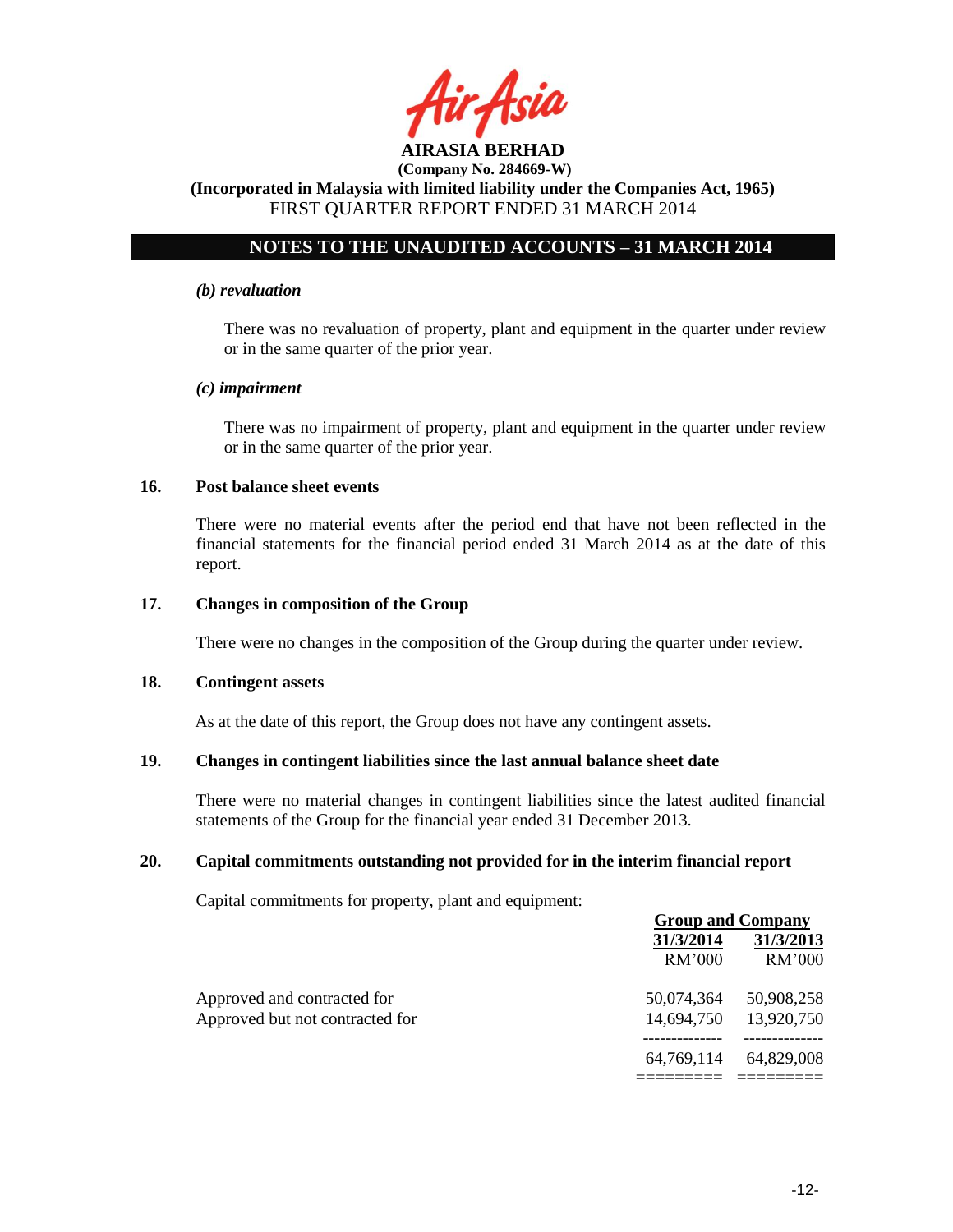

**(Company No. 284669-W) (Incorporated in Malaysia with limited liability under the Companies Act, 1965)**

FIRST QUARTER REPORT ENDED 31 MARCH 2014

# **NOTES TO THE UNAUDITED ACCOUNTS – 31 MARCH 2014**

# **21. Material related party transactions**

Details of the relationship and transactions between AirAsia and its related parties are as described below. The related party transactions described were carried out on the terms and conditions obtainable in transactions with unrelated parties unless otherwise stated.

| Name of company<br>Thai AirAsia<br>PT Indonesia AirAsia<br>AirAsia X Sdn. Bhd. | <b>Relationship</b><br>An associate of the Company<br>An associate of the Company<br>An investment with common shareholders and<br>directors of the Company |
|--------------------------------------------------------------------------------|-------------------------------------------------------------------------------------------------------------------------------------------------------------|
| AirAsia Inc (Philippines)                                                      | An associate of the Company                                                                                                                                 |
| AirAsia India Private Limited                                                  | An associate of the Company                                                                                                                                 |
| Asian Aviation Centre of Excellence                                            |                                                                                                                                                             |
| Sdn Bhd                                                                        | A jointly controlled entity of the Company                                                                                                                  |
| Tune Ins Holdings Berhad                                                       | An investment with common shareholders and                                                                                                                  |
|                                                                                | directors of the Company                                                                                                                                    |
| <b>QPR Holdings Limited</b>                                                    | An investment with common shareholders and                                                                                                                  |
|                                                                                | directors of the Company                                                                                                                                    |
| Think Big Digital Sdn Bhd                                                      | An investment with common shareholders and                                                                                                                  |
|                                                                                | directors of the Company                                                                                                                                    |

These following items have been included in the Income Statement

|                                                    | <b>Quarter ended</b><br>31/3/2014<br><b>RM</b> million | <b>Quarter ended</b><br>31/3/2013<br><b>RM</b> million |
|----------------------------------------------------|--------------------------------------------------------|--------------------------------------------------------|
| Thai AirAsia                                       |                                                        |                                                        |
| Lease rental income on aircraft                    | 94,573                                                 | 79,078                                                 |
| Indonesia AirAsia                                  |                                                        |                                                        |
| Lease rental income on aircraft                    | 82,840                                                 | 54,874                                                 |
| <b>Philippines AirAsia</b>                         |                                                        |                                                        |
| Lease rental income on aircraft                    | 16,844                                                 | 6,781                                                  |
| Japan AirAsia                                      |                                                        |                                                        |
| Lease rental income on aircraft                    |                                                        | 8,797                                                  |
| AirAsia X Berhad                                   |                                                        |                                                        |
| Services charged to AirAsia X Berhad               | 2,044                                                  | 1,797                                                  |
| <b>Asian Aviation Centre of Excellence Sdn Bhd</b> |                                                        |                                                        |
| Training costs charged to AirAsia Berhad           | (4,880)                                                | (6,130)                                                |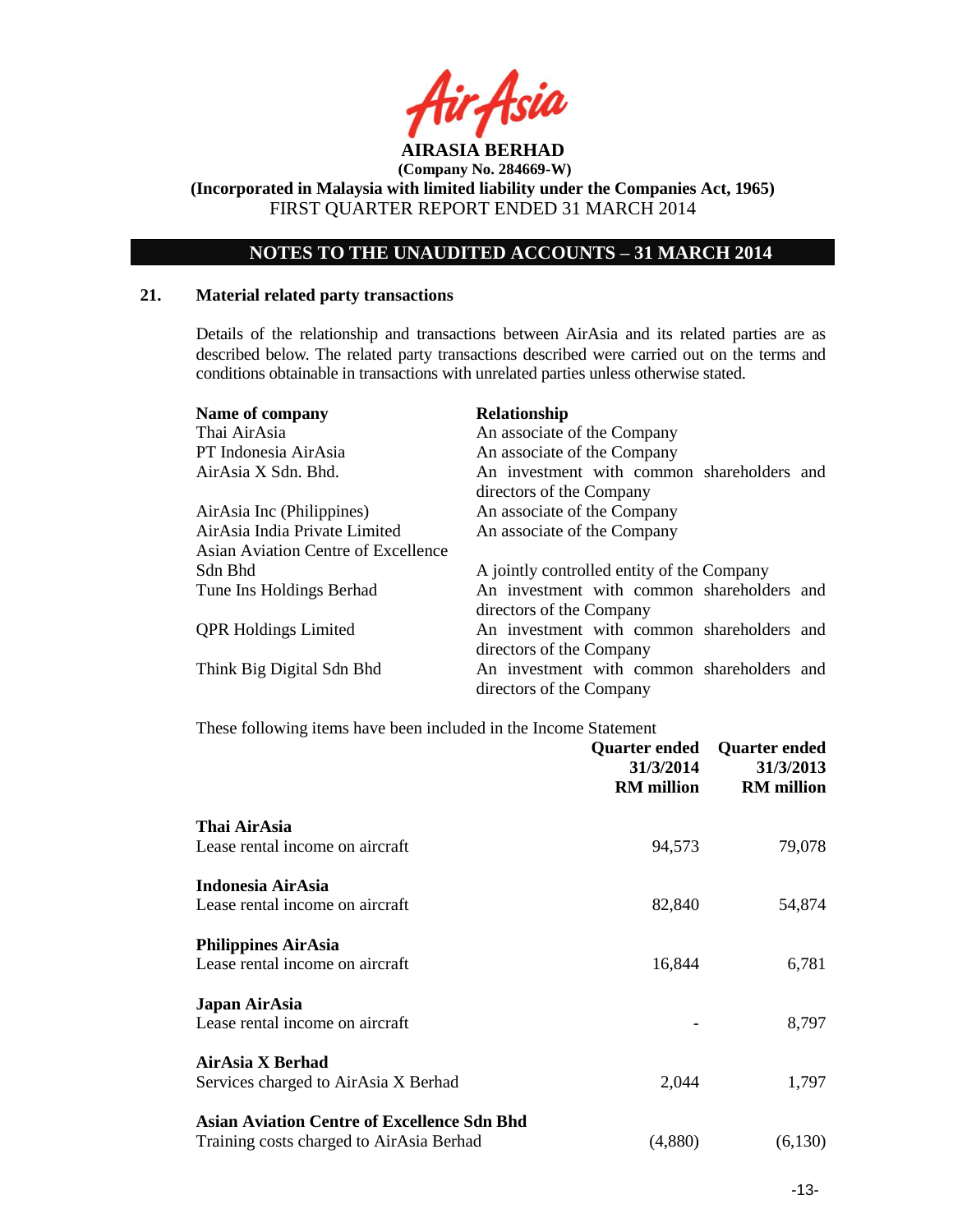**AIRASIA BERHAD** 

# **NOTES TO THE UNAUDITED ACCOUNTS – 31 MARCH 2014**

# **22. Review of performance**

| <b>Quarter Ended: 31 March</b>                  | Jan - Mar  | Jan - Mar  |
|-------------------------------------------------|------------|------------|
| <b>RM'000</b>                                   | 2014       | 2013       |
|                                                 |            |            |
| <b>Revenue</b>                                  | 1,302,436  | 1,300,784  |
| Operating expenses:                             |            |            |
| - Staff costs                                   | (156, 043) | (146, 251) |
| - Depreciation of property, plant               |            |            |
| and equipment                                   | (164, 078) | (153, 958) |
| - Aircraft fuel expenses                        | (530, 585) | (522, 528) |
| - Maintenance and overhaul                      | (28, 777)  | (36, 857)  |
| - User charges and other related expenses       | (135, 893) | (124, 049) |
| - Aircraft operating lease expenses             | (50, 418)  | (44, 656)  |
| - Other operating expenses                      | (47, 186)  | (42, 853)  |
| Other (losses)/gains - net                      | (3, 179)   | 4,573      |
| Other income                                    | 21,244     | 20,723     |
| Share of results of jointly controlled entities | 5,780      | (2,346)    |
| Share of results of associates                  | 10,550     | 31,745     |
| Share of results of discontinued associates     |            | (33, 165)  |
| <b>Operating Profit</b>                         | 223,851    | 251,162    |
| Finance Income                                  | 20,923     | 19,771     |
| <b>Finance Costs</b>                            | (118, 140) | (106, 294) |
| <b>Net operating profit</b>                     | 126,634    | 164,639    |
| Foreign Exchange gain/(loss) on borrowings      | 7,414      | (37, 688)  |
| Foreign Exchange gain/(loss) on amounts due     |            |            |
| from associates and jointly-controlled entities | (216)      | 4,889      |
| Profit before tax                               | 133,832    | 131,840    |
| <b>Current Taxation</b>                         | (3, 132)   | (4,210)    |
| Deferred taxation                               | 9,019      | (22, 837)  |
| Profit after tax                                | 139,719    | 104,793    |
| <b>EBITDAR</b>                                  | 438,347    | 449,776    |
| <b>EBITDAR Margin</b>                           | 34%        | 35%        |
| <b>EBIT Margin</b>                              | 17%        | 19%        |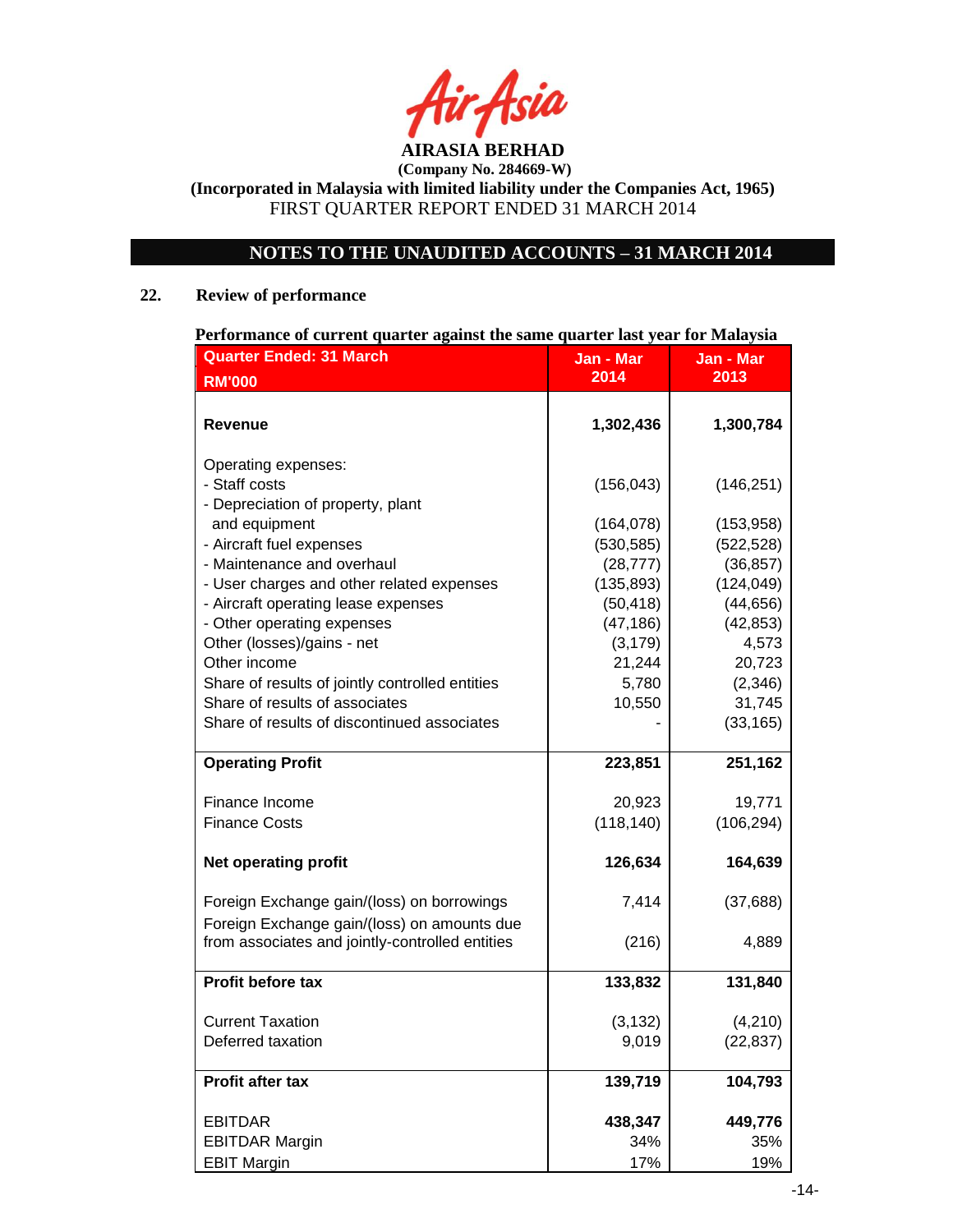

# **NOTES TO THE UNAUDITED ACCOUNTS – 31 MARCH 2014**

The Group recorded revenue of RM1,302.4 million for the quarter ended 31 March 2014  $($ "1Q14"), 0.1% higher than the revenue of RM1,300.8 million recorded in the quarter ended 31 March 2013 ("1Q13"). The revenue growth was supported by a 4% growth in passenger volume while the average fare was down 9% at RM164 as compared to RM180 achieved in 1Q13. Ancillary income per passenger increased by 7% to RM46 year-onyear. The seat load factor was at 81% 2 percentage points higher than the same period last year.

The profit before tax for the period was RM133.8 million compared to RM131.8 million in the same quarter of 2013 while the profit after tax for the period was RM139.7 million compared to RM104.8 million in the same quarter of 2013.

| <b>Net Cash Flow (RM'000)</b>  | <b>Jan - Mar 2014</b> | <b>Oct – Dec 2013</b> |
|--------------------------------|-----------------------|-----------------------|
|                                |                       |                       |
| Cash from Operations           | 78.813                | 240,324               |
| Cash from Investing Activities | (417, 026)            | (1,440,591)           |
| Cash from Financing Activities | 253,518               | 904,283               |
| <b>Net Cash Flow</b>           | (84, 695)             | (295,984)             |

#### **Cashflow commentary for current quarter against immediately preceding quarter**

The Group"s cash from operations was RM78.8 million, compared to RM240.3 million in the immediate preceding quarter ended 31 December 2013. Net cash flow in the quarter amounted to a RM84.7 million outflow, as cash out flows from investing activities exceeded operating and financing cash in flows.

#### **Balance sheet commentary for current quarter**

| <b>Balance Sheet</b><br><b>RM</b> million | <b>March 2014</b> | December 2013   |
|-------------------------------------------|-------------------|-----------------|
| <b>Total Debt</b><br>Cash                 | 10,412<br>1,296   | 10,171<br>1,380 |
| <b>Net Debt</b>                           | 9,116             | 8,791           |
| Net Gearing                               | 1.83              | 1.76            |

The Group's total debt as of end of March 2014 was RM10.4 billion. The Group's net debt after offsetting the cash balances amounted to RM9.1 billion.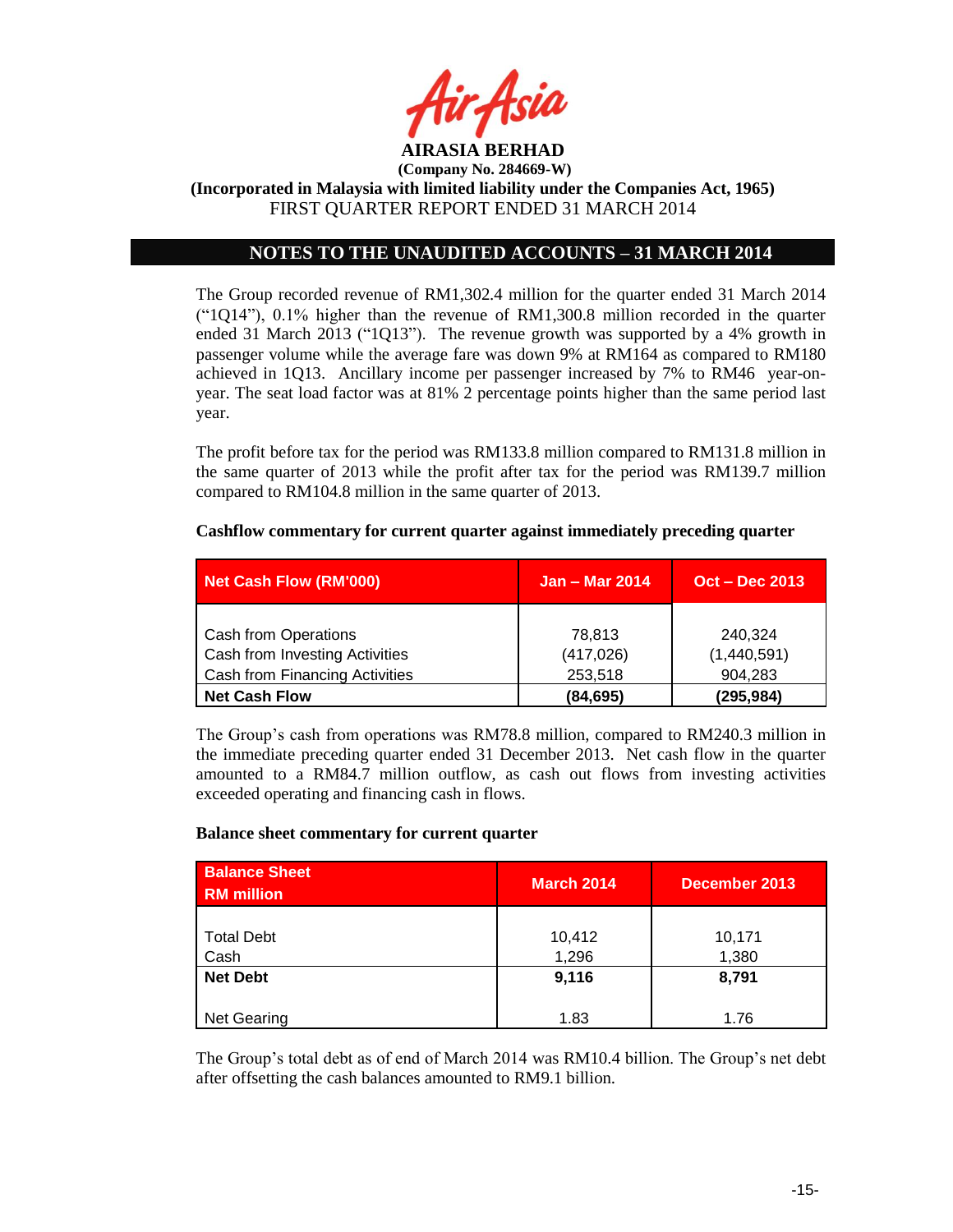

# **NOTES TO THE UNAUDITED ACCOUNTS – 31 MARCH 2014**

## **23. Jointly Controlled Entities and Associate Companies**

## **i) Associate Company - Thai AirAsia**

Thai AirAsia is an associate company owned 45% by AirAsia Berhad. As such it is accounted for using the equity method, as permitted by the Malaysian Accounting Standards Board MFRS128, Investments in Associates.

Thai AirAsia recorded revenue of THB6,459.9 million in 1Q14, 7% higher compared to the THB6,029.0 million achieved in 1Q13. The positive growth in revenue is attributed to higher passenger volumes which increased by 22% year-on-year despite a 11% decrease in the year-on-year unit passenger revenue. Anciliary income per passenger increased by 11% year-on-year. Passengers carried by Thai AirAsia increased as capacity rose 31% year-on-year while the seat load factor decreased 7ppt to 80%.

Thai AirAsia achieved an operating profit of THB330.1 million in 1Q14, compared to an operating profit of THB931.9 million in 1Q13. Thai AirAsia achieved a net profit of THB244.7 million in 1Q14, compared to a net profit of THB739.0 million in 1Q13.

AirAsia Berhad has equity accounted RM10.6 million in 1Q14, as reflected in the AirAsia Berhad income statement.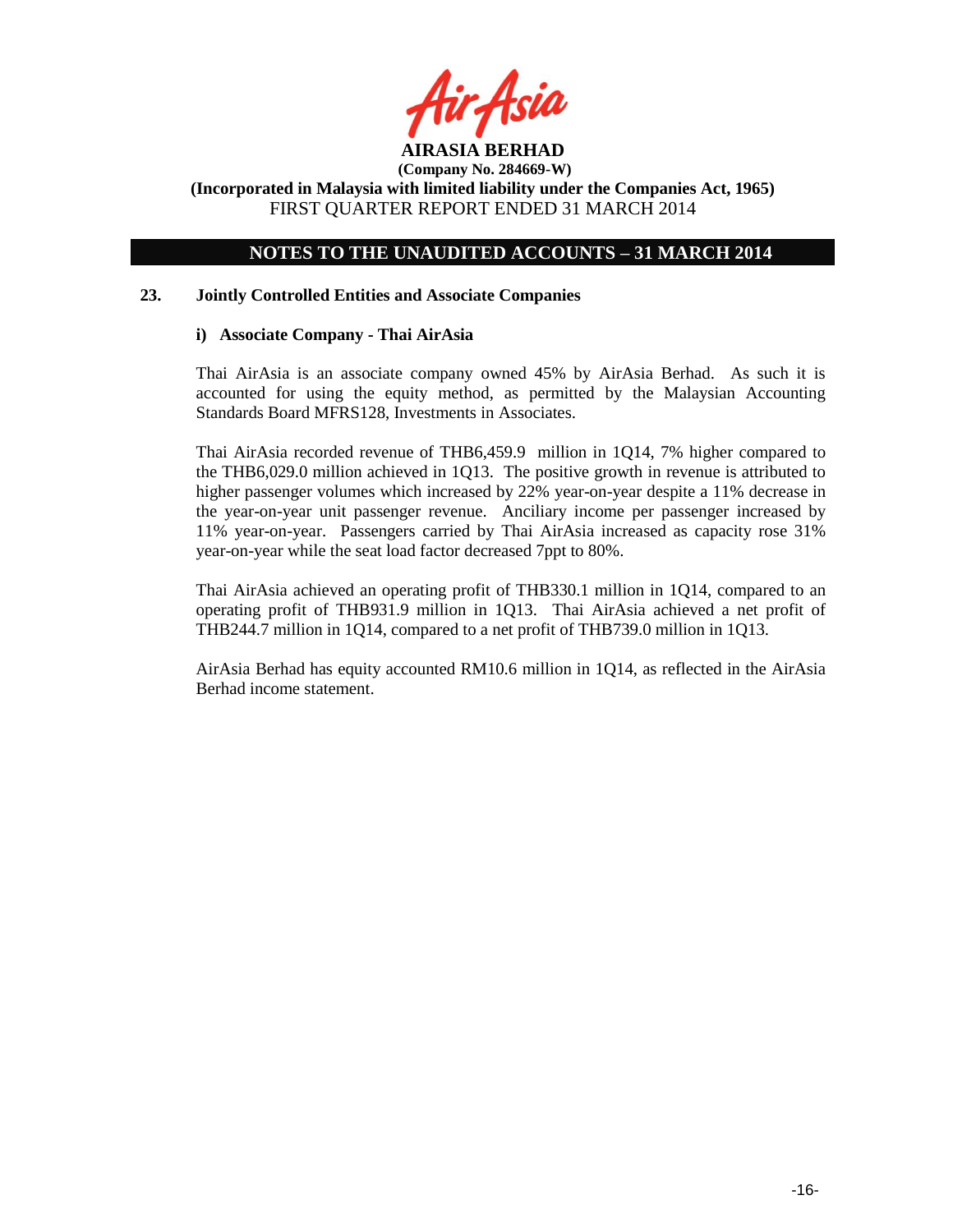

**(Incorporated in Malaysia with limited liability under the Companies Act, 1965)** FIRST QUARTER REPORT ENDED 31 MARCH 2014

# **NOTES TO THE UNAUDITED ACCOUNTS – 31 MARCH 2014**

**Performance indicator for Thailand operations for current quarter against the same quarter last year**

| <b>Quarter Ended: 31 March</b> |           | Jan - Mar 2014   Jan - Mar 2013 | Change y-o-y |
|--------------------------------|-----------|---------------------------------|--------------|
|                                |           |                                 |              |
| Passengers Carried             | 3,117,205 | 2,563,757                       | 22%          |
| Capacity                       | 3,886,200 | 2,961,720                       | 31%          |
| Seat Load Factor               | 80%       | 87%                             | -7 ppt       |
| RPK (million)                  | 3,058     | 2,614                           | 17%          |
| ASK (million)                  | 3,822     | 3,012                           | 27%          |
| Average Fare (THB)             | 1,712     | 1,995                           | $-14%$       |
| Ancillary Income Per Pax (THB) | 369       | 332                             | 11%          |
| Unit Passenger Revenue (THB)   | 2,081     | 2,327                           | $-11%$       |
| Revenue / ASK (THB)            | 1.69      | 2.00                            | $-16%$       |
| Revenue / ASK (US cents)       | 5.17      | 6.13                            | -16%         |
| Cost / ASK (THB)               | 1.60      | 1.69                            | -5%          |
| Cost / ASK (US cents)          | 4.91      | 5.18                            | -5%          |
| Cost / ASK-ex Fuel (THB)       | 0.85      | 0.94                            | $-10%$       |
| Cost / ASK-ex Fuel (US cents)  | 2.59      | 2.87                            | $-10%$       |
| Aircraft (end of period)       | 37        | 28                              | 32%          |
| Average Stage Length (km)      | 983       | 1,017                           | $-3%$        |
| Number of Flights              | 21,590    | 16,454                          | 31%          |
| <b>Fuel Consumed (Barrels)</b> | 682,671   | 556,484                         | 23%          |
| Average Fuel Price (US\$ /     | 130       | 125                             | 4%           |
| Barrel)                        |           |                                 |              |

*Exchange Rate: USD:THB – 32.68 - prior year US cents figures are restated at the current period average exchange rate*

| Definition and calculation methodology |
|----------------------------------------|
|                                        |

| ASK (Available Seat Kilometres)    | Total available seats multiplied by the distance flown.        |
|------------------------------------|----------------------------------------------------------------|
| RPK (Revenue Passenger Kilometres) | Number of passengers carried multiplied by distance<br>flown   |
| Revenue/ASK                        | Total revenue divided by ASK                                   |
| Cost/ASK                           | Total expenses before operating profit divided by ASK          |
| Cost/ASK - ex fuel                 | Costs, as defined above, less fuel expenses, divided by<br>ASK |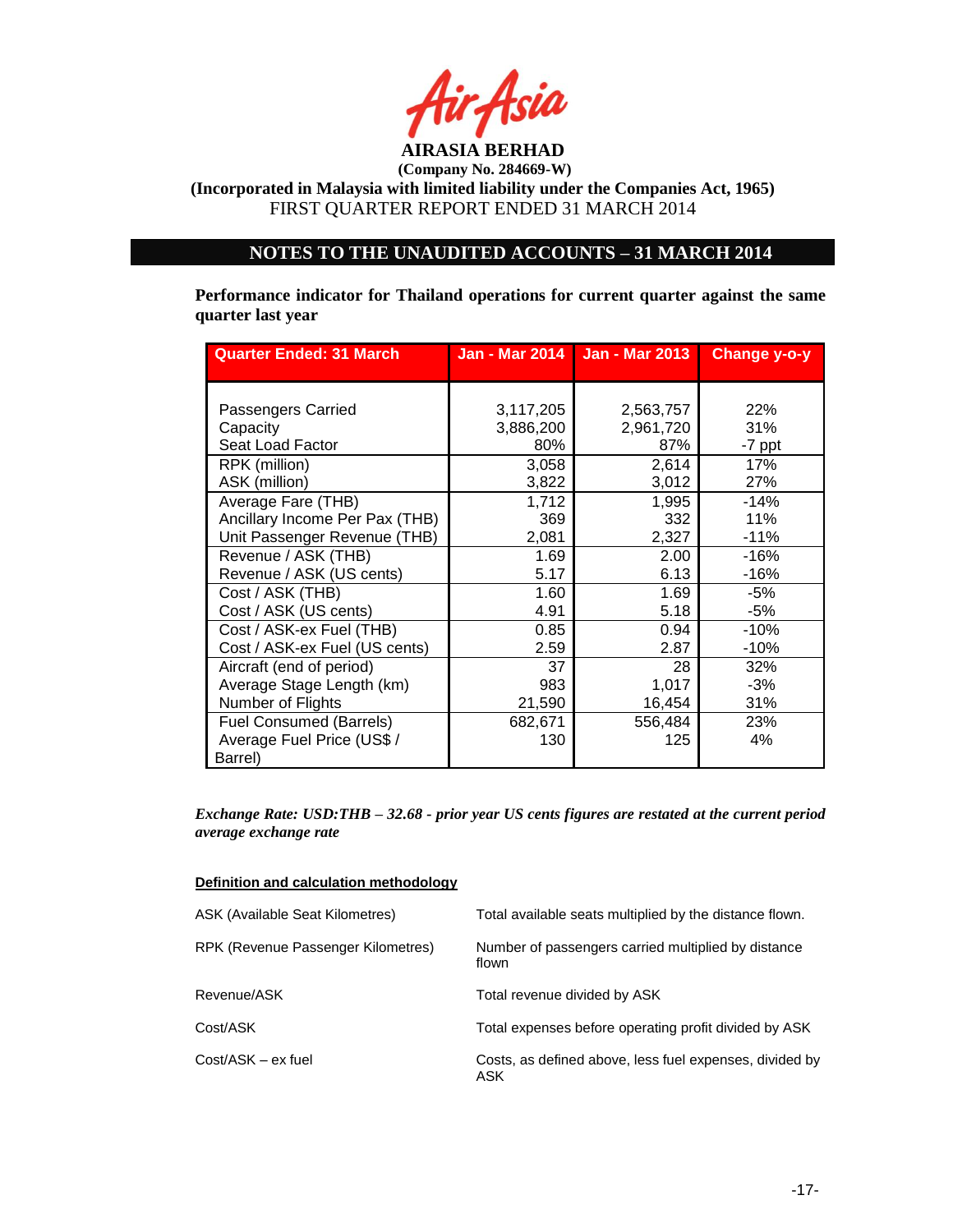

**(Incorporated in Malaysia with limited liability under the Companies Act, 1965)** FIRST QUARTER REPORT ENDED 31 MARCH 2014

# **NOTES TO THE UNAUDITED ACCOUNTS – 31 MARCH 2014**

# **Performance of current quarter against the same quarter last year for Thailand**

| <b>Quarter Ended: 31 March</b><br><b>THB'000</b>                                        | <b>Jan - Mar 2014</b>                   | <b>Jan - Mar 2013</b>                   |
|-----------------------------------------------------------------------------------------|-----------------------------------------|-----------------------------------------|
| <b>Revenue</b>                                                                          | 6,459,874                               | 6,028,958                               |
| Operating expenses:<br>- Staff costs<br>- Depreciation of property, plant               | (620, 725)                              | (596, 720)                              |
| and equipment                                                                           | (168,092)                               | (59, 505)                               |
| - Aircraft fuel expenses<br>- Maintenance & overhaul<br>-User charges and other related | (2,889,669)<br>(499, 224)<br>(835, 190) | (2,272,267)<br>(446, 635)<br>(661, 902) |
| expenses<br>- Aircraft operating lease expenses                                         | (935, 360)                              | (774, 612)                              |
| - Other operating expenses<br>Other income                                              | (292, 433)<br>110,965                   | (345, 838)<br>60,375                    |
| <b>Operating Profit</b>                                                                 | 330,146                                 | 931,854                                 |
| Finance Income<br><b>Finance Costs</b>                                                  | 29,601<br>(41, 203)                     | 29,840<br>(25, 584)                     |
| <b>Profit before tax</b>                                                                | 318,544                                 | 936,110                                 |
| Taxation                                                                                | (73, 889)                               | (197, 150)                              |
| <b>Profit after tax</b>                                                                 | 244,655                                 | 738,960                                 |
| <b>EBITDAR</b>                                                                          | 1,433,598                               | 1,765,971                               |
| <b>EBITDAR Margin</b><br><b>EBIT Margin</b>                                             | 22%<br>5%                               | 29%<br>15%                              |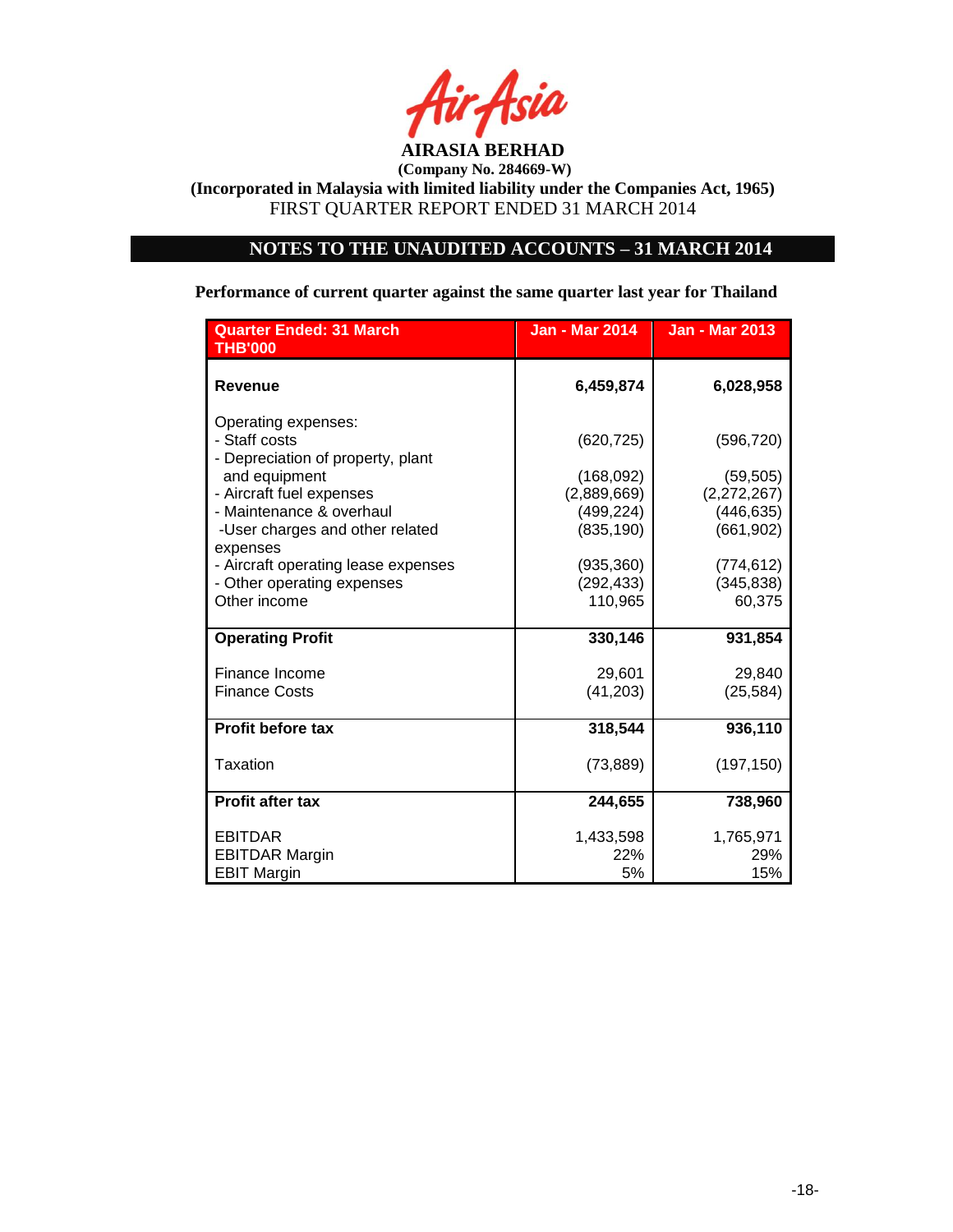**AIRASIA BERHAD** 

**(Incorporated in Malaysia with limited liability under the Companies Act, 1965)** FIRST QUARTER REPORT ENDED 31 MARCH 2014

# **NOTES TO THE UNAUDITED ACCOUNTS – 31 MARCH 2014**

#### **Balance Sheet**

| <b>Quarter Ended: 31 March</b><br><b>THB'000</b> | <b>Mar 2014</b> | <b>Dec 2013</b> |
|--------------------------------------------------|-----------------|-----------------|
|                                                  |                 |                 |
| Property, Plant & Equipment                      | 12,109,924      | 10,835,933      |
| <b>Prepaid Expenses</b>                          | 2,356,984       | 342,969         |
| Inventory                                        | 70,866          | 68,968          |
| Other Debtors & Prepayments                      | 3,851,161       | 1,759,172       |
| General Investment                               | 1,051,573       | 5,791,728       |
| Cash & Short Term Deposits                       | 6,017,780       | 2,309,100       |
| <b>Total Assets</b>                              | 25,458,288      | 21,107,870      |
|                                                  |                 |                 |
| Sales In Advance                                 | 3,969,496       | 4,299,163       |
| <b>Other Creditors &amp; Accruals</b>            | 3,437,055       | 2,457,011       |
| Amounts Owing to Related Party                   | 575,794         | 506,830         |
| Long Term Liabilities                            | 11,387,190      | 7,988,518       |
| <b>Total Liabilities</b>                         | 19,369,535      | 15,251,522      |
|                                                  |                 |                 |
| <b>Share Capital</b>                             | 435,556         | 435,556         |
| <b>Share Premium</b>                             | 2,628,786       | 2,628,786       |
| <b>Retained Earnings</b>                         | 3,024,411       | 2,792,006       |
| <b>Total Equity</b>                              | 6,088,753       | 5,856,348       |

#### **ii) Associate Company - Indonesia AirAsia**

Indonesia AirAsia is an associate company owned 49% by AirAsia Berhad. As such it is accounted for using the equity method, as permitted by the Malaysian Accounting Standards Board MFRS128, Investments in Associates. The Group"s interest in Indonesia AirAsia has been reduced to zero and the Group will only recognize its share of profits after its share of profits equals the share of losses not previously recognized.

Indonesia AirAsia recorded revenue of IDR 1,381.0 billion in 1Q14, 13% higher as compared to the IDR 1,22.5 billion achieved in 1Q13. The positive growth in revenue can be attributed to higher passenger volumes which increased by 22% year-on-year despite the 7% decrease in the year-on-year unit passenger revenue. Anciliary income per passenger decreased by 6% year-on-year. Passengers carried by Indonesia AirAsia increased as capacity rose 19% year-on-year while the seat load factor increased by 1 percentage point to 76% as compared to 1Q13.

Indonesia AirAsia recorded an operating loss of IDR390.1 billion in 1Q14, compared to an operating profit of IDR42.0 billion in 1Q13. Indonesia AirAsia recorded a net loss of IDR454.3 billion in 1Q14 as compared to a net profit of IDR1.4 billion in 1Q13.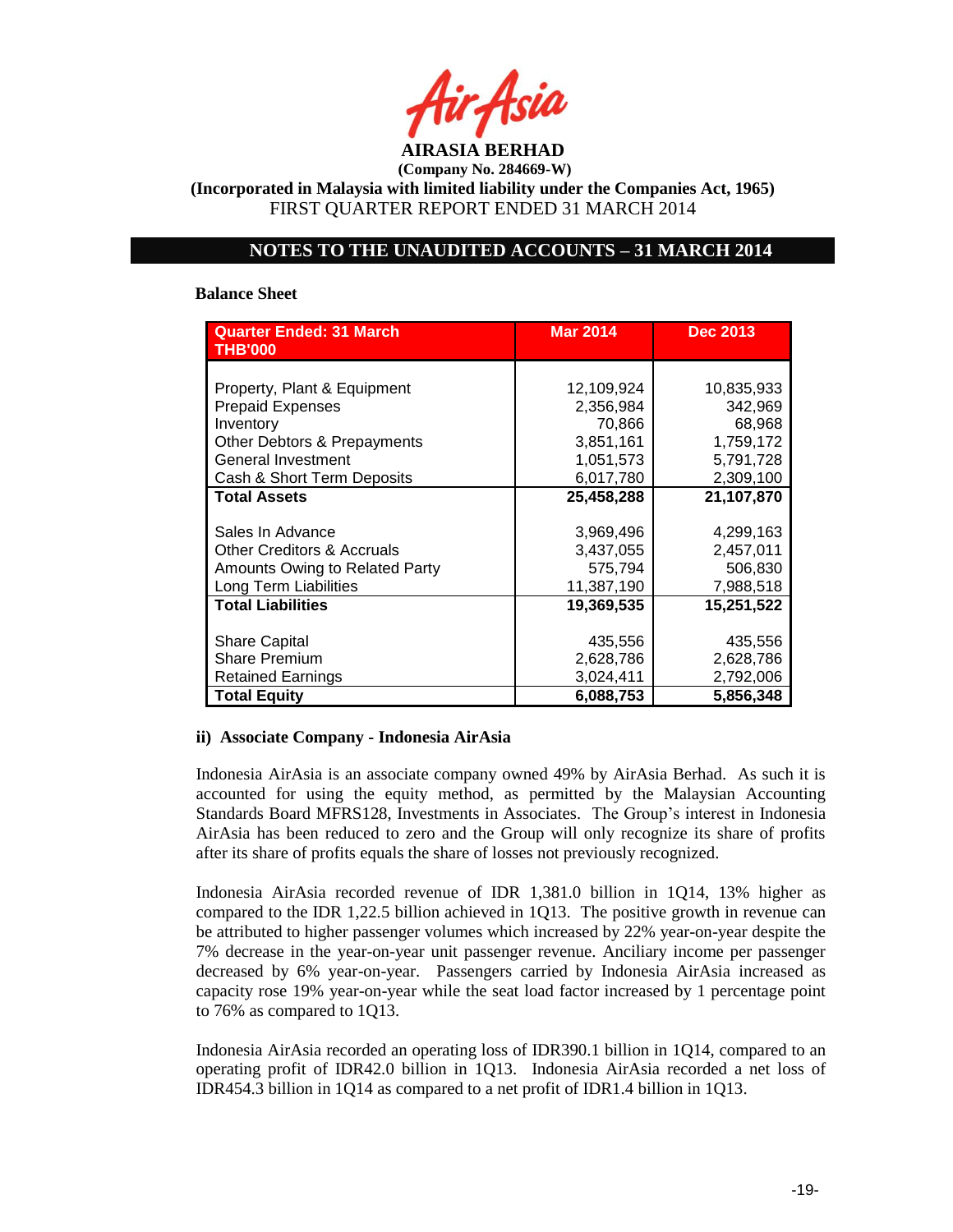

**(Incorporated in Malaysia with limited liability under the Companies Act, 1965)** FIRST QUARTER REPORT ENDED 31 MARCH 2014

# **NOTES TO THE UNAUDITED ACCOUNTS – 31 MARCH 2014**

The AirAsia Berhad share of the net loss in 1Q14 amounted to RM62.5 million. However, as the Group"s interest in Indonesia AirAsia has been reduced to zero any profits will only be recognized when a total of RM281.0 million of unrecognized losses have been reversed.

**Performance indicator for Indonesia operations for current quarter against the same quarter last year**

| <b>Quarter Ended: 31 March</b>     | Jan - Mar<br>2014 | Jan - Mar<br>2013 | <b>Change y-o-y</b> |
|------------------------------------|-------------------|-------------------|---------------------|
|                                    |                   |                   |                     |
|                                    |                   |                   |                     |
| Passengers Carried                 | 2,096,246         | 1,720,594         | 22%                 |
| Capacity                           | 2,748,240         | 2,309,400         | 19%                 |
| Seat Load Factor                   | 76%               | 75%               | 1 ppt               |
| RPK (million)                      | 2,399             | 2,047             | 17%                 |
| ASK (million)                      | 3,126             | 2,747             | 14%                 |
| Average Fare (IDR)                 | 522,326           | 564,725           | $-8%$               |
| Ancillary Income Per Pax (IDR)     | 138,052           | 145,773           | -5%                 |
| Unit Passenger Revenue (IDR)       | 660,378           | 710,498           | -7%                 |
| Revenue / ASK (IDR)                | 441.78            | 445.04            | $-1%$               |
| Revenue / ASK (US cents)           | 3.76              | 3.79              | $-1%$               |
| Cost / ASK (IDR)                   | 566.66            | 429.76            | 32%                 |
| Cost / ASK (US cents)              | 4.83              | 3.66              | 32%                 |
| Cost / ASK-ex Fuel (IDR)           | 293.34            | 207.27            | 42%                 |
| Cost / ASK-ex Fuel (US cents)      | 2.50              | 1.77              | 42%                 |
| Aircraft (end of period)           | 30                | 22                | 36%                 |
| Average Stage Length (km)          | 1,167             | 1,207             | -3%                 |
| Number of Flights                  | 15,268            | 12,830            | 19%                 |
| Fuel Consumed (Barrels)            | 537,810           | 459,602           | 17%                 |
| Average Fuel Price (US\$ / Barrel) | 135               | 113               | 19%                 |

*Exchange Rate: USD:IDR – 11,737 - prior year US cents figures are restated at the current period average exchange rate*

#### **Definition and calculation methodology**

| ASK (Available Seat Kilometres)    | Total available seats multiplied by the distance flown.        |
|------------------------------------|----------------------------------------------------------------|
| RPK (Revenue Passenger Kilometres) | Number of passengers carried multiplied by distance<br>flown   |
| Revenue/ASK                        | Total revenue divided by ASK                                   |
| Cost/ASK                           | Total expenses before operating profit divided by ASK          |
| $Cost/ASK - ex$ fuel               | Costs, as defined above, less fuel expenses, divided by<br>ASK |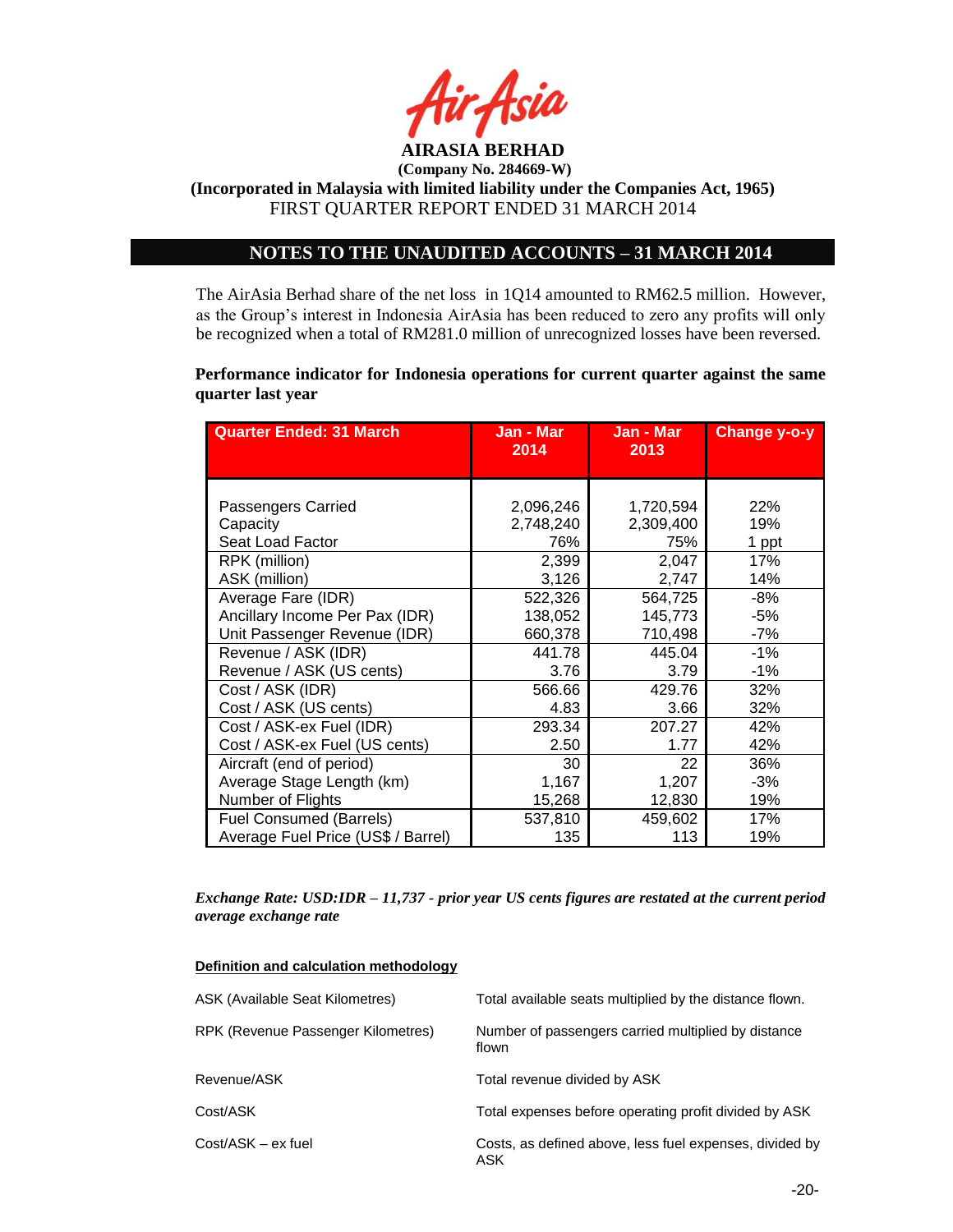

**(Incorporated in Malaysia with limited liability under the Companies Act, 1965)** FIRST QUARTER REPORT ENDED 31 MARCH 2014

# **NOTES TO THE UNAUDITED ACCOUNTS – 31 MARCH 2014**

**Performance of current quarter against the same quarter last year for Indonesia**

| <b>Quarter Ended: 31 March</b><br><b>IDR</b> million                                                                                                                                     | <b>Jan - Mar 2014</b>                                                         | <b>Jan - Mar 2013</b>                                                           |
|------------------------------------------------------------------------------------------------------------------------------------------------------------------------------------------|-------------------------------------------------------------------------------|---------------------------------------------------------------------------------|
| <b>Revenue</b>                                                                                                                                                                           | 1,380,997                                                                     | 1,222,479                                                                       |
| Operating expenses:<br>- Staff costs<br>- Depreciation<br>- Aircraft fuel expenses<br>- Aircraft operating lease expense<br>- Maintenance & overhaul<br>- User charges and other related | (183, 248)<br>(24, 035)<br>(854, 406)<br>(286,635)<br>(176,837)<br>(158, 503) | (138, 492)<br>(22, 937)<br>(611, 165)<br>(171, 728)<br>(104, 823)<br>(105, 474) |
| expenses<br>- Provision for early return of aircraft<br>- Other operating expenses<br>Other income                                                                                       | (92, 469)<br>4,760                                                            | (36, 196)<br>10,307                                                             |
| <b>Operating (loss)/profit</b>                                                                                                                                                           | (390, 376)                                                                    | 41,971                                                                          |
| Finance Income<br><b>Finance Costs</b>                                                                                                                                                   | 303<br>(64, 182)                                                              | 633<br>(41, 247)                                                                |
| (Loss)/profit before tax                                                                                                                                                                 | (454, 255)                                                                    | 1,357                                                                           |
| Taxation                                                                                                                                                                                 |                                                                               |                                                                                 |
| (Loss)/profit after tax                                                                                                                                                                  | (454, 255)                                                                    | 1,357                                                                           |
| <b>EBITDAR</b><br><b>EBITDAR Margin</b><br><b>EBIT Margin</b>                                                                                                                            | $-79,706$<br>$-6%$<br>$-28%$                                                  | 236,636<br>19%<br>3%                                                            |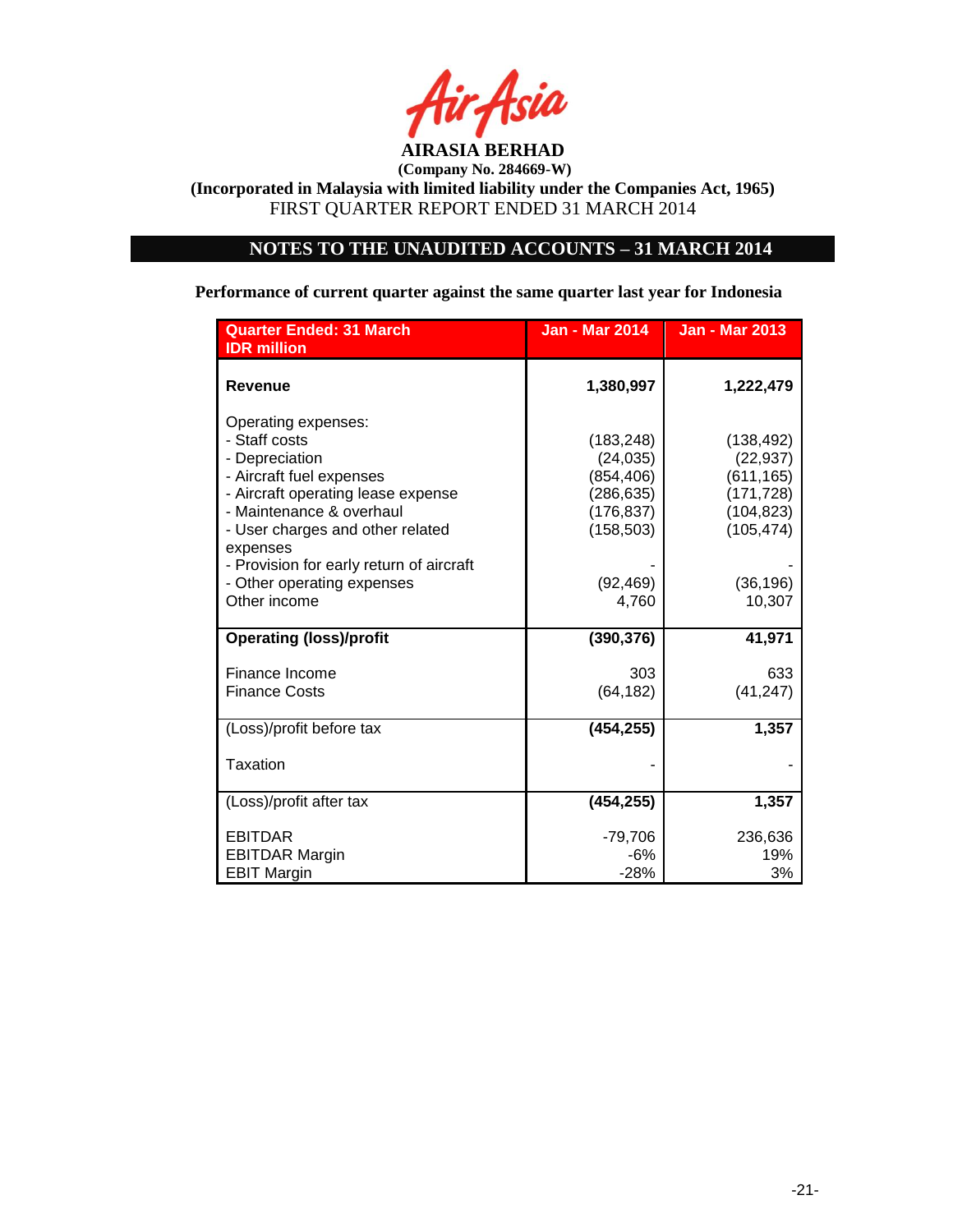

**(Incorporated in Malaysia with limited liability under the Companies Act, 1965)** FIRST QUARTER REPORT ENDED 31 MARCH 2014

# **NOTES TO THE UNAUDITED ACCOUNTS – 31 MARCH 2014**

### **Balance Sheet**

| <b>Quarter Ended: 31 March</b>        | <b>Mar 2014</b> | <b>Dec 2013</b> |
|---------------------------------------|-----------------|-----------------|
| <b>IDR</b> million                    |                 |                 |
|                                       |                 |                 |
| Property, Plant & Equipment           | 1,582,872       | 1,592,071       |
| Work In Progress                      |                 |                 |
| <b>Deferred Expenditure</b>           | 9,503           | 9,503           |
| Inventory                             | 23,315          | 23,420          |
| Other Debtors & Prepayments           | 100,951         | 155,403         |
| Amounts Owing from Related Party      | 2,558,234       | 2,553,159       |
| <b>Maintenance Reserves</b>           | 216,001         | 193,986         |
| Cash & Short Term Deposits            | 104,568         | 25,769          |
| <b>Total Assets</b>                   | 4,595,445       | 4,553,311       |
|                                       |                 |                 |
| Sales In Advance                      | 392,428         | 521,996         |
| <b>Other Creditors &amp; Accruals</b> | 3,969,318       | 3,295,862       |
| Amounts Owing to Related Party        | 768,350         | 799,084         |
| <b>Borrowings</b>                     | 1,567,789       | 1,584,555       |
| <b>Total Liabilities</b>              | 6,697,885       | 6,201,497       |
|                                       |                 |                 |
| <b>Share Capital</b>                  | 180,000         | 180,000         |
| <b>Share Premium</b>                  |                 |                 |
| <b>Retained Earnings</b>              | (2,282,440)     | (1,828,186)     |
| <b>Total Equity</b>                   | (2,102,440)     | (1,648,186)     |

# **iii) Associate Company – AirAsia Inc ('AirAsia Philippines')**

AirAsia Philippines is an associate company which is incorporated in the Republic of the Philippines and is 40% owned by AirAsia Berhad. AirAsia Philippines recorded a net loss of RM24.6 million (quarter ended 31 March 2013: net loss of RM20.0 million) in the quarter under review out of which RMNil million is equity accounted in the AirAsia Berhad income statement. As the Group"s interest in AirAsia Philippines has been reduced to zero, in accordance with MFRS128, any profits will only be recognized when a total of RM75.6 million of unrecognized losses have been reversed.

## **iv) Associate Company – AirAsia India Private Limited ('AirAsia India')**

AirAsia India is an associate company which is incorporated in India and is 49% owned by AirAsia Berhad. AirAsia India recorded a net loss of RM12.4 million (quarter ended 31 March 2013: RM nil) in the quarter under review out of which RMNil million is equity accounted in the AirAsia Berhad income statement.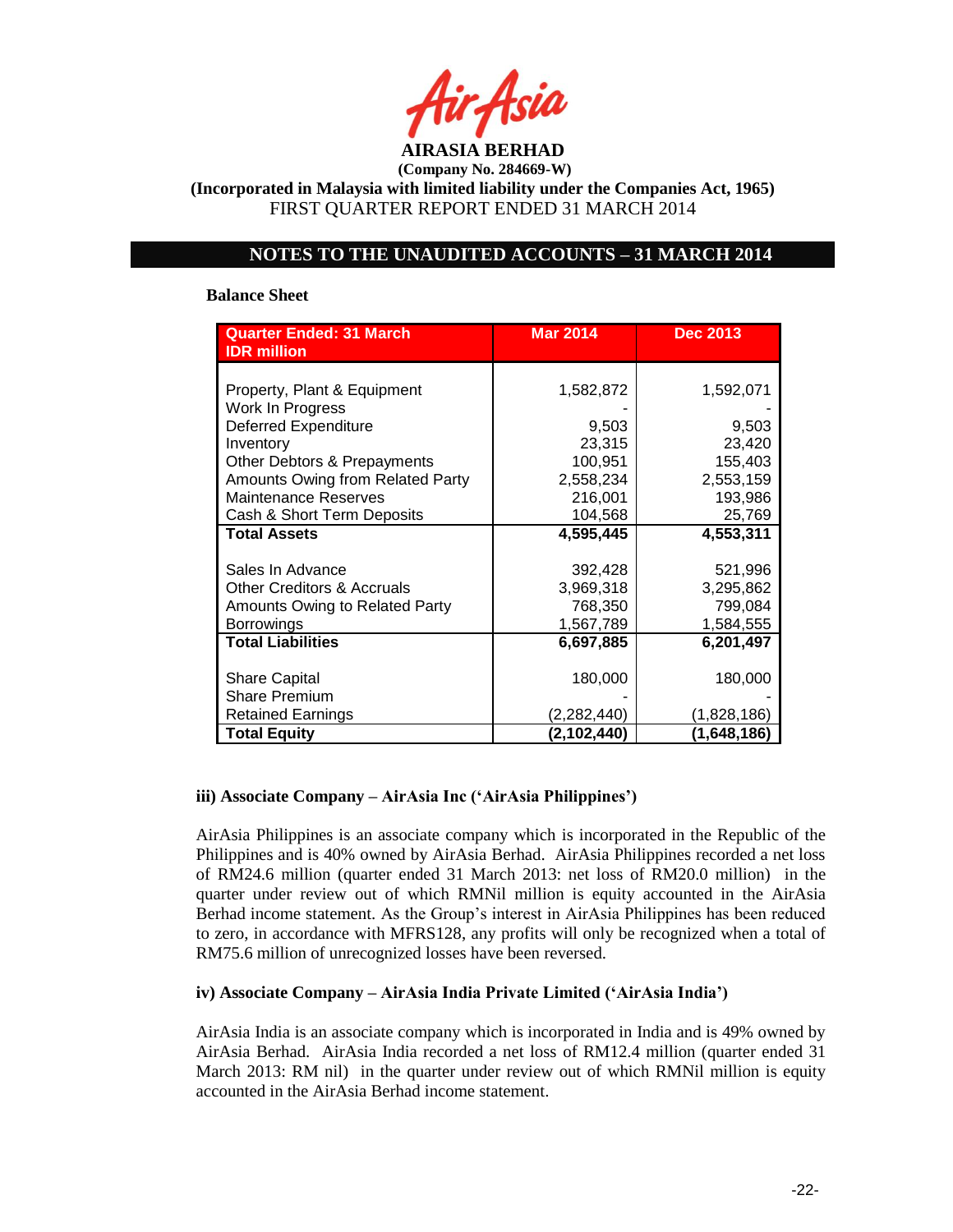

# **NOTES TO THE UNAUDITED ACCOUNTS – 31 MARCH 2014**

# **v) Jointly Controlled Entity – Asian Aviation Centre of Excellence Sdn Bhd ('AACOE')**

AACOE is a joint venture company which is incorporated in Malaysia and is owned in equal shares by AirAsia Berhad and CAE Inc, a Canadian incorporated aviation training organization. AACOE recorded a net profit of RM7.3 million (quarter ended 31 March 2013: net profit of RM3.8 million) in the quarter of which RM3.7 million (quarter ended 31 March 2013: RM1.9 million) is equity accounted in the AirAsia Berhad income statement.

# **vi) Jointly Controlled Entity – AAE Travel Pte Ltd ('AAE Travel')**

AAE Travel is a joint venture company which is incorporated in Singapore and is owned in equal shares by AirAsia Berhad and Expedia Inc, a USA incorporated on-line travel agent. AAE Travel recorded a net profit of RM4.3 million (quarter ended 31 March 2013: net loss of RM8.5 million) in the quarter of which RM2.1 million (quarter ended 31 March 2013: net loss of RM4.2 million) is equity accounted in the AirAsia Berhad income statement.

# **vii) Jointly Controlled Entity – Think Big Digital Sdn Bhd ('BIG')**

BIG is a joint venture company which is incorporated in Malaysia and is 47.8% owned by AirAsia Berhad. BIG recorded a net loss of RM3.3 million (quarter ended 31 March 2013: net profit of RM0.3 million) in the quarter under review. As the Group"s interest in BIG has been reduced to zero, in accordance with MFRS128, any profits will only be recognized when a total of RM36.4 million of unrecognized losses have been reversed.

## **24. Variation of results against preceding quarter**

The Group achieved a profit after taxation of RM139.7million for the quarter under review. This is RM105.6 million lower compared to the RM245.3 million profit after taxation achieved in the immediately preceding quarter ended 31 December 2013.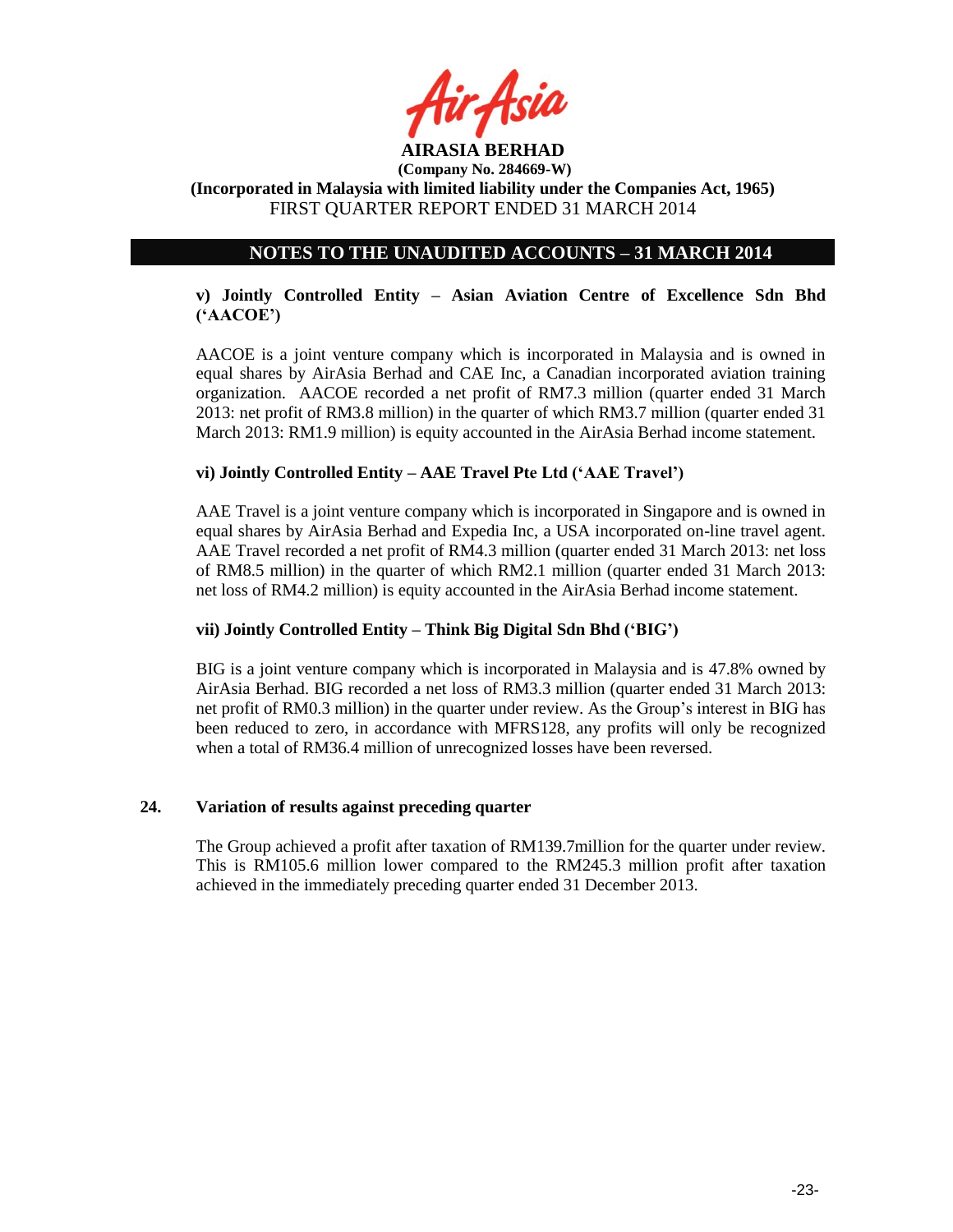

# **NOTES TO THE UNAUDITED ACCOUNTS – 31 MARCH 2014**

#### **25. Commentary on prospects**

The Group will take delivery of nine A320 aircraft in the second quarter of the year, all of which will be deployed in Malaysia. During the same period six older aircraft will be disposed and one aircraft leased to a third party, so that there will be a net increase of two aircraft in the Malaysian fleet.

In Malaysia, forward loads for the remaining months of the second quarter of 2014 are slightly lower than in the prior year with base fares higher than the prior year. In the full quarter passenger numbers and fares are expected to be broadly in line with the previous year, reflecting better price discipline in the market.

In Thailand forward loads for the remaining months of the second quarter of 2014 are lower than the prior year with average fares also lower than the prior year, a reflection of the current political unrest in the country. TAA will continue to focus on domestic, southern China and Indo-China routes in the remaining quarters of 2014.

Indonesia AirAsia will maintain fleet size in the second quarter with no additional aircraft, thereby reducing the rate of capacity growth. The upcoming presidential election in July is not expected to have any negative impact on the Indonesian economy, while the recent strengthening of the Rupiah is expected to continue. During the second quarter Indonesia AirAsia will increase frequency on several routes including Jakarta to Surabaya and Bandung to Kuala Lumpur, Pekanbaru, and Surabaya. Forward loads in Indonesia are lower than in the prior year for the remaining months of the second quarter, though average fares are siginifcantly higher.

In the Philippines, forward loads for the remaining months of the second quarter 2014 are slightly higher than in the prior year with based fares in the months of May and June 2014 higher than in the previous year. Tourist arrivals in the Philippines continue to post remarkable growth which augurs well for AirAsia and the aviation industry.

The outlook for the second quarter of 2014 should be seen in the context of the current prices of oil and aviation fuel while the operating environment in both Indonesia and the Philippines remains challenging. However, barring any unforeseen circumstances, the Directors remain positive for the prospects of the Group for the second quarter of 2014 and the remainder of the year.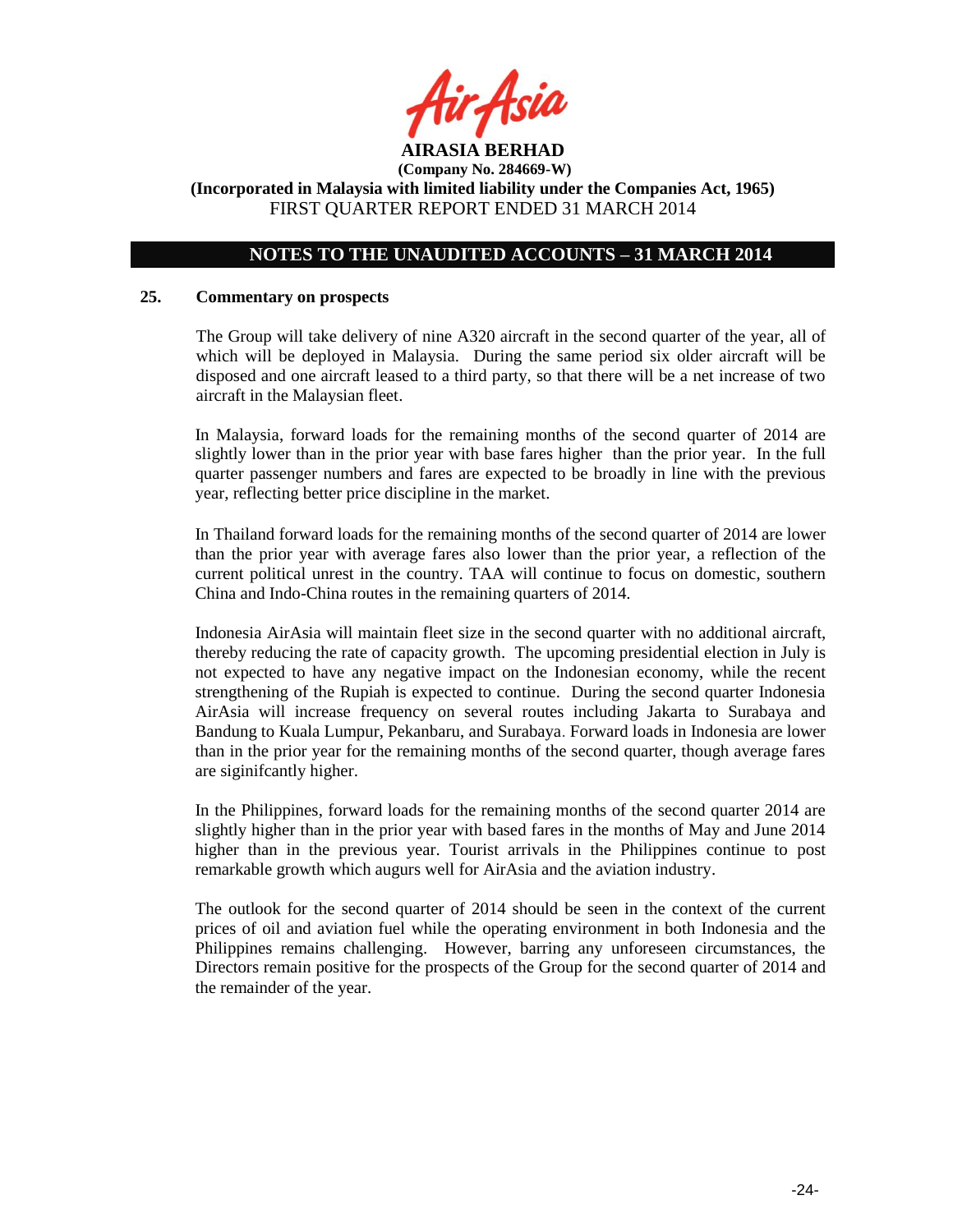**AIRASIA BERHAD** 

# **NOTES TO THE UNAUDITED ACCOUNTS – 31 MARCH 2014**

### **26. Profit forecast**

No profit forecast has been issued.

# **27. Finance income/(costs)**

|                                          | <b>Group and Company</b>           |                                    |                                          |                                          |
|------------------------------------------|------------------------------------|------------------------------------|------------------------------------------|------------------------------------------|
| All figures in RM'000                    | Quarter<br><b>Ended</b><br>31/3/14 | Quarter<br><b>Ended</b><br>31/3/13 | <b>Year to</b><br><b>Date</b><br>31/3/14 | <b>Year to</b><br><b>Date</b><br>31/3/13 |
| <b>Finance income</b>                    |                                    |                                    |                                          |                                          |
| from<br>due<br>Interest<br>amounts<br>on |                                    |                                    |                                          |                                          |
| associates and JV entities               | 16,362                             | 12,485                             | 16,362                                   | 12,485                                   |
| Interest on deposits                     | 3,056                              | 5,310                              | 3,056                                    | 5,310                                    |
| Other interest income                    | 1,505                              | 1,976                              | 1,505                                    | 1,976                                    |
|                                          | 20,923                             | 19,771                             | 20,923                                   | 19,771                                   |
| <b>Finance costs</b>                     |                                    |                                    |                                          |                                          |
| <b>Bank borrowings</b>                   | (115,560)                          | (103, 856)                         | (115,560)                                | (103, 856)                               |
| Amortisation of premiums for             |                                    |                                    |                                          |                                          |
| interest rate caps                       | (2,053)                            | (1,982)                            | (2,053)                                  | (1,982)                                  |
| Bank facilities and other charges        | (527)                              | (456)                              | (527)                                    | (456)                                    |
|                                          | (118, 140)                         | (106, 294)                         | (118, 140)                               | (106, 294)                               |
|                                          |                                    |                                    |                                          |                                          |
| Net cost                                 | (97, 217)                          | (86, 523)                          | (97, 217)                                | (86, 523)                                |
|                                          |                                    |                                    |                                          |                                          |
| Foreign exchange gains/(losses)          |                                    |                                    |                                          |                                          |
| <b>Borrowings</b>                        |                                    |                                    |                                          |                                          |
| - realized                               | (5,284)                            | (2,900)                            | (5,284)                                  | (2,900)                                  |
| - unrealized                             | 13,002                             | (68, 633)                          | 12,974                                   | (68, 633)                                |
| - fair value movement recycled           |                                    |                                    |                                          |                                          |
| from cash flow hedge reserve             | (304)                              | 33,845                             | (304)                                    | 33,845                                   |
|                                          | 7,414                              | (37, 688)                          | 7,386                                    | (37, 688)                                |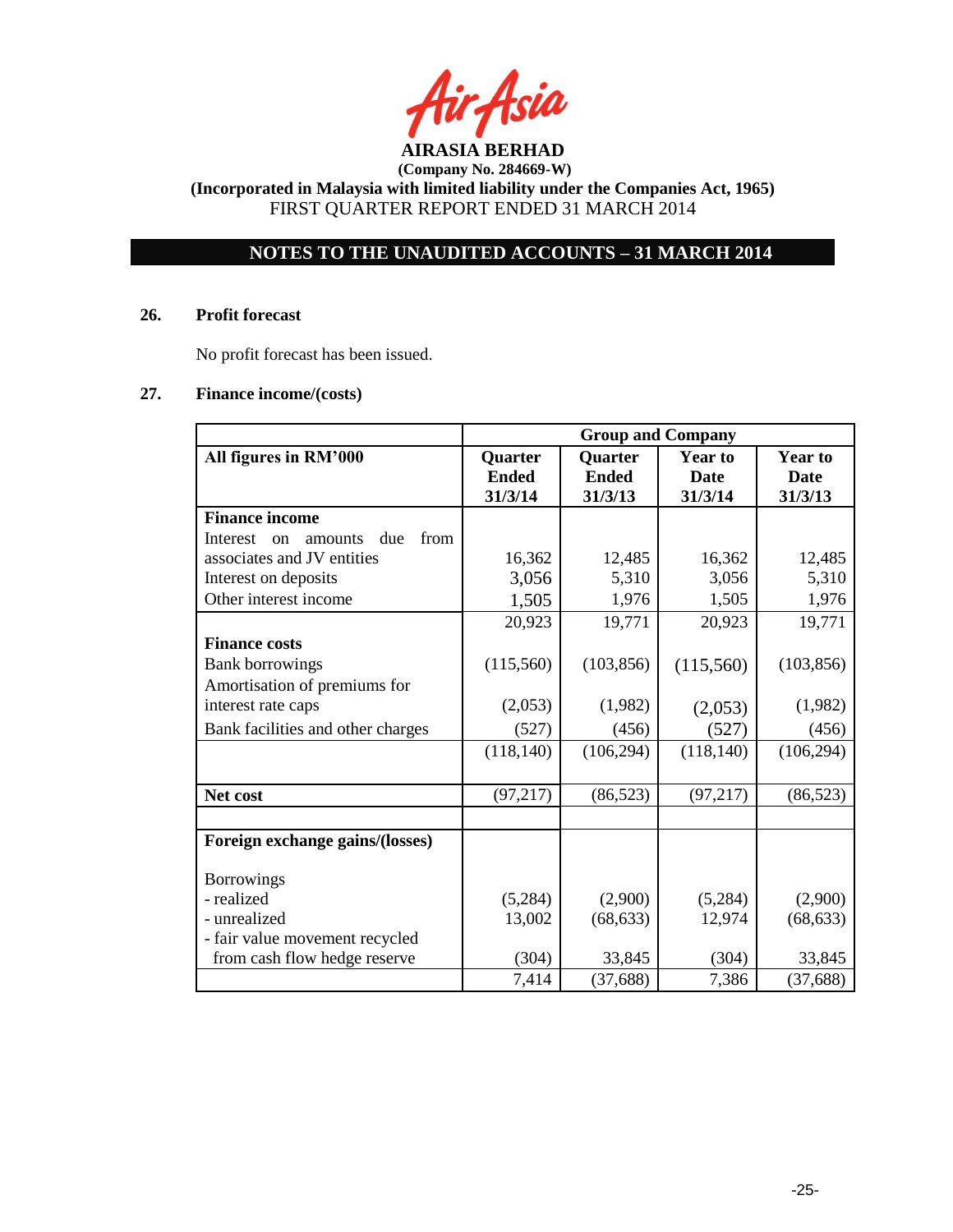**AIRASIA BERHAD (Company No. 284669-W) (Incorporated in Malaysia with limited liability under the Companies Act, 1965)**

FIRST QUARTER REPORT ENDED 31 MARCH 2014

# **NOTES TO THE UNAUDITED ACCOUNTS – 31 MARCH 2014**

### **28. Income tax expense**

### *Current taxation*

The current taxation charge of RM3.1 million comprises tax payable on interest income.

## *Deferred taxation*

RM9.0 million deferred tax credits arose in the current financial period as a result of the reduction in deferred tax liabilities and the additional deferred tax assets recognized. The deferred tax liabilities reduced as the difference between the net book value and tax written down value of property, plant and equipment decreased in the period. The deferred tax assets arose from the additional capital allowances granted in the period but which remained unutilized in combination with the Investment Allowances granted on aircraft delivery.

## **29. Unquoted investments and properties**

There was no purchase or disposal of unquoted investments or properties for the quarter under review and financial period to date.

## **30. Quoted investments and properties**

There was no purchase or disposal of quoted securities for the quarter under review and financial period to date.

#### **31. Status of corporate proposals announced**

### *AirAsia India Joint Venture*

There have not been any further changes in the status of the AirAsia India joint venture since the announcement made on 8 May 2014 on the receipt of the Air Operating Permit ("AOP") from the Indian Directorate General of Civil Aviation.

## *Think Big Digital Sdn Bhd Joint Venture*

Further to the announcement made on 30 January 2014, Aimia Holdings UK II Limited has completed the share purchase and the Tranche 1 shares subscription.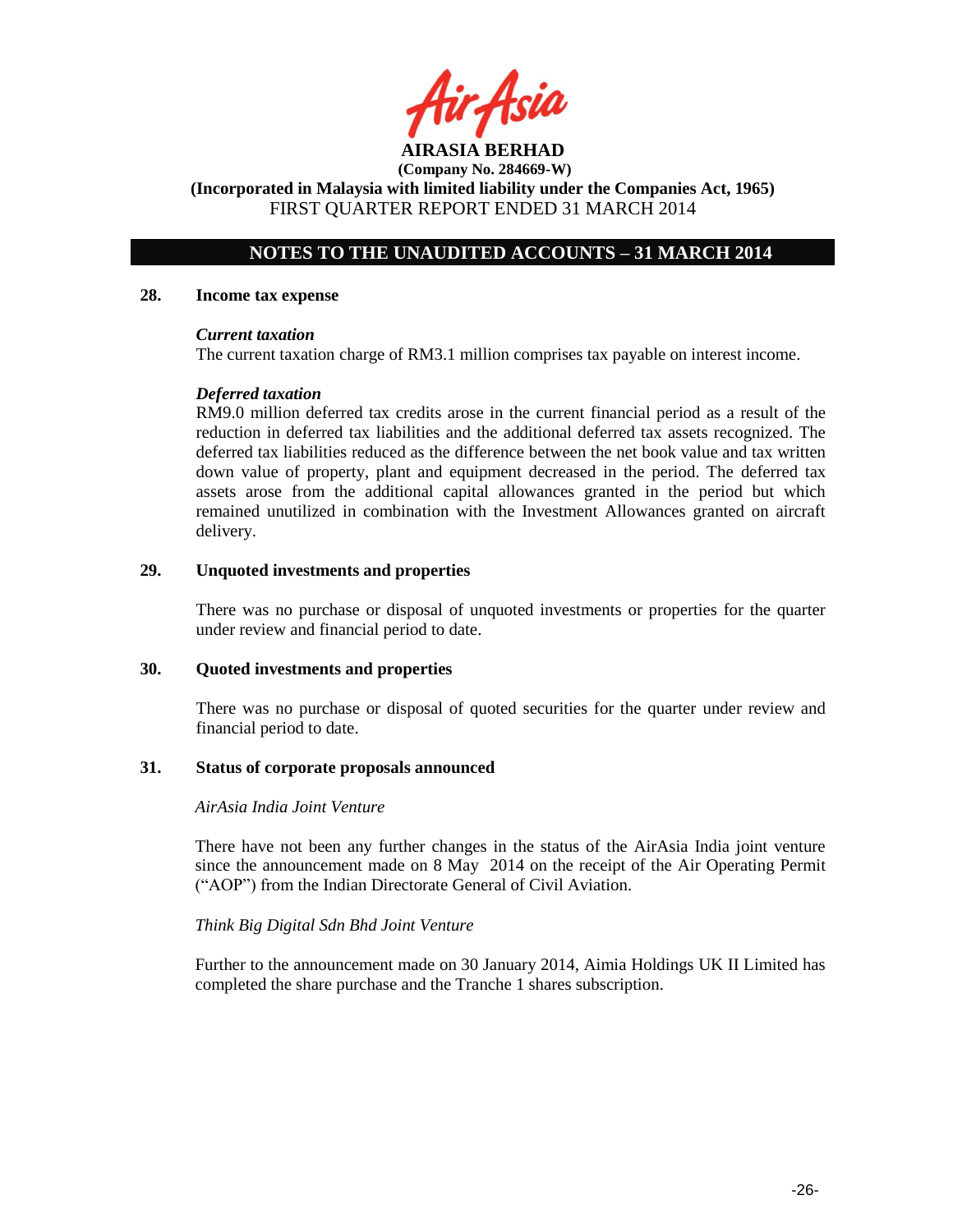

**(Incorporated in Malaysia with limited liability under the Companies Act, 1965)** FIRST QUARTER REPORT ENDED 31 MARCH 2014

# **NOTES TO THE UNAUDITED ACCOUNTS – 31 MARCH 2014**

Shareholdings of Think Big Digital Sdn Bhd as of 10 February 2014 are as follows:-

|                                  |                   | Percentage    |
|----------------------------------|-------------------|---------------|
| <b>Shareholders</b>              | No of shares held | $\frac{9}{6}$ |
| AirAsia Berhad                   | 3,700,001         | 47.8          |
| Tune Money International Sdn Bhd | 2,960,001         | 38.2          |
| Aimia Holdings UK II Limited     | 1,084,186         | 14.0          |
| Total                            | 7.744.188         | 100.0         |

### **32. Borrowings and debt securities**

|                    | At 31/3/2014<br><b>RM'000</b> | At 31/12/2013<br><b>RM'000</b> |  |
|--------------------|-------------------------------|--------------------------------|--|
| <b>Current</b>     | 1,011,813                     | 1,119,436                      |  |
| <b>Non-current</b> | 9,399,836                     | 9,051,416                      |  |
| <b>Total Debt</b>  | 10,411,649                    | 10,170,852                     |  |

The above term loans, finance lease liabilities (Ijarah) and Commodity Murabahah Finance are for the purchase of aircraft, spare engines and working capital.

The maturity period of non-current borrowing is 14 years and below. Borrowings are denominated in US Dollar (predominantly), RM and Euro. The Company has substantially hedged its foreign exchange exposure through foreign exchange contracts as explained in Note 33 (i).

The repayment terms of term loans and finance lease liabilities are on a quarterly or semiannually basis. These are secured by the following:

- (a) Assignment of rights under contract with Airbus over each aircraft;
- (b) Assignment of insurance of each aircraft; and
- (c) Assignment of airframe and engine warranties of each aircraft.

The Commodity Murabahah Finance is secured by a second priority charge over the aircraft.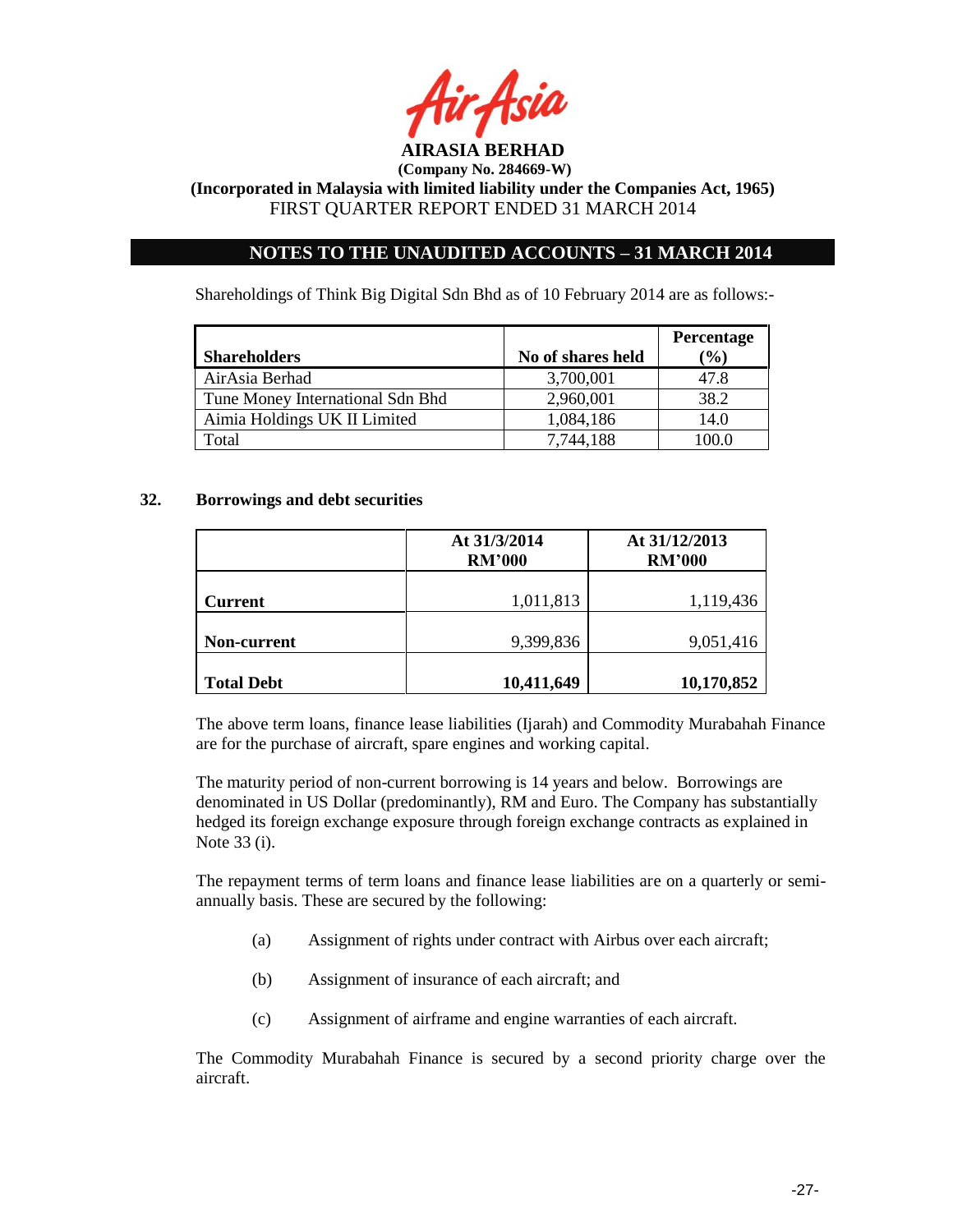

# **NOTES TO THE UNAUDITED ACCOUNTS – 31 MARCH 2014**

## **33. Derivative Financial Instruments:**

The fair value of derivative financial instruments is determined in accordance with FRS139 "Financial Instruments: Recognition and Measurement"

(i) Forward Foreign Exchange Contracts

As at 31 March 2014, AirAsia Berhad has hedged approximately 47% of the dollar liabilities of its aircraft and engine loans into Malaysian Ringgit ("MYR") by using long dated foreign exchange forward contracts. The latest weighted average of USD/MYR forward exchange rate is 3.2236.

(ii) Interest Rate Hedging

As at 31 March 2014, the Group has entered interest rate hedging transactions to hedge against fluctuations in the US\$ Libor on its existing aircraft financing for aircraft delivering from 2005 to 2014.

(iii) Fuel Hedging

As at 31 March 2014, the Group has entered into Singapore Jet Kerosene fixed swaps which represents up to 17% of the Group's total budgeted fuel consumption for the remaining quarters of 2014.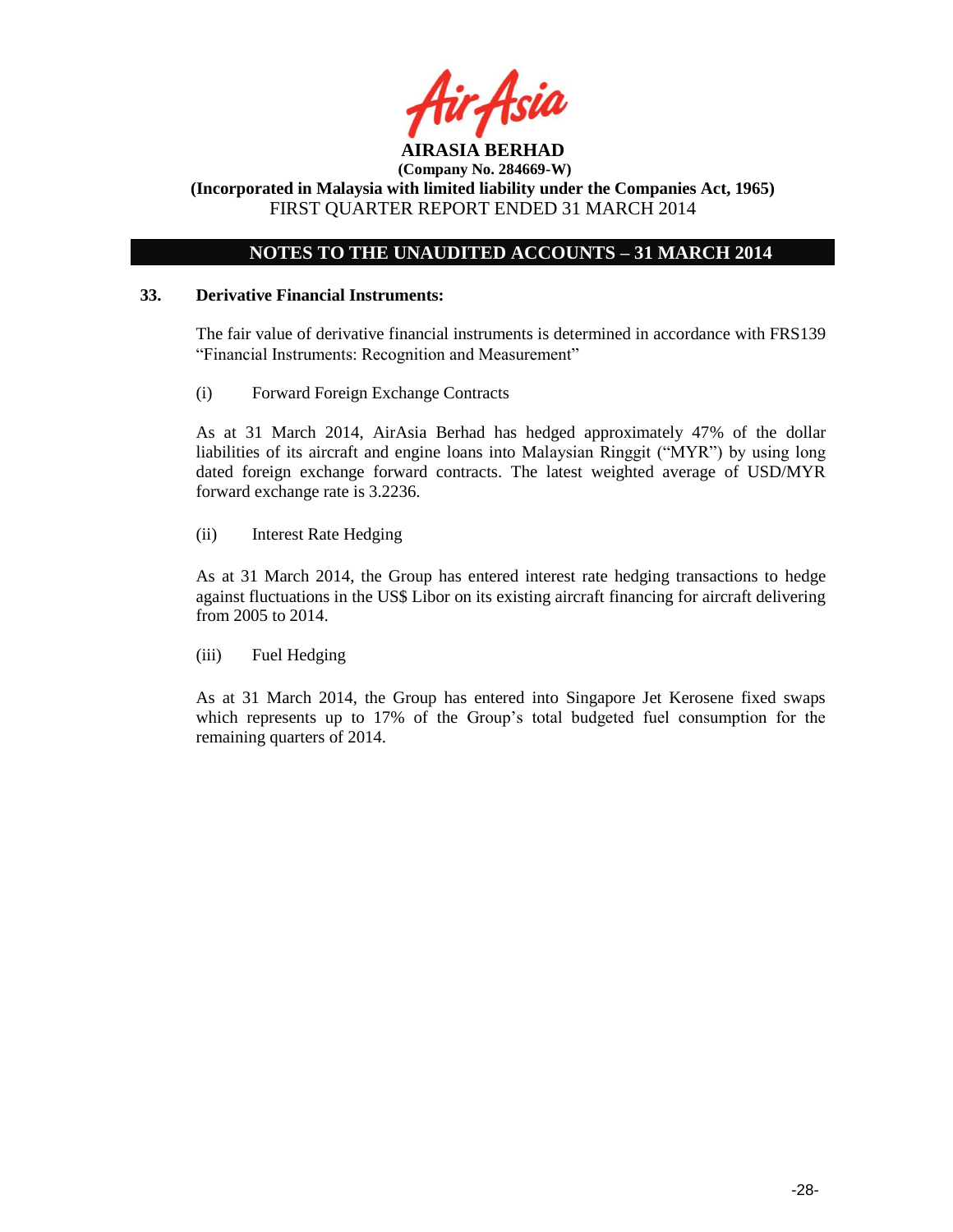

# **NOTES TO THE UNAUDITED ACCOUNTS – 31 MARCH 2014**

# **33. Derivative financial instruments (continued)**

| <b>Type of derivatives</b>       | <b>Notional Value</b><br>as at 31/3/2014 | <b>Fair Value</b><br>as at 31/3/2014<br><b>Assets/(Liabilities)</b> |
|----------------------------------|------------------------------------------|---------------------------------------------------------------------|
| (i) Fuel contract                | Barrels (million)                        | RM (million)                                                        |
| - less than 1 year               | 0.6                                      | 0.1                                                                 |
| - 1 year to 3 years              |                                          |                                                                     |
| <b>Total</b>                     | 0.6                                      | 0.1                                                                 |
| (ii) Interest rate contracts     | RM (million)                             | RM (million)                                                        |
| - less than 1 year               |                                          |                                                                     |
| - 1 year to 3 years              | 11.4                                     | (0.8)                                                               |
| - more than 3 years              | 3,670.7                                  | (277.5)                                                             |
| <b>Total</b>                     | 3,682.1                                  | (278.3)                                                             |
| (iii) Foreign currency contracts | RM (million)                             | RM (million)                                                        |
| - less than 1 year               | 8.6                                      | 0.0                                                                 |
| - 1 year to 3 years              | 12.4                                     | 0.3                                                                 |
| - more than 3 years              | 3,208.9                                  | 200.7                                                               |
| <b>Total</b>                     | 3,229.9                                  | 201.0                                                               |

The related accounting policies, cash requirements of the derivatives, risks associated with the derivatives and policies to mitigate those risks are unchanged since the last financial year.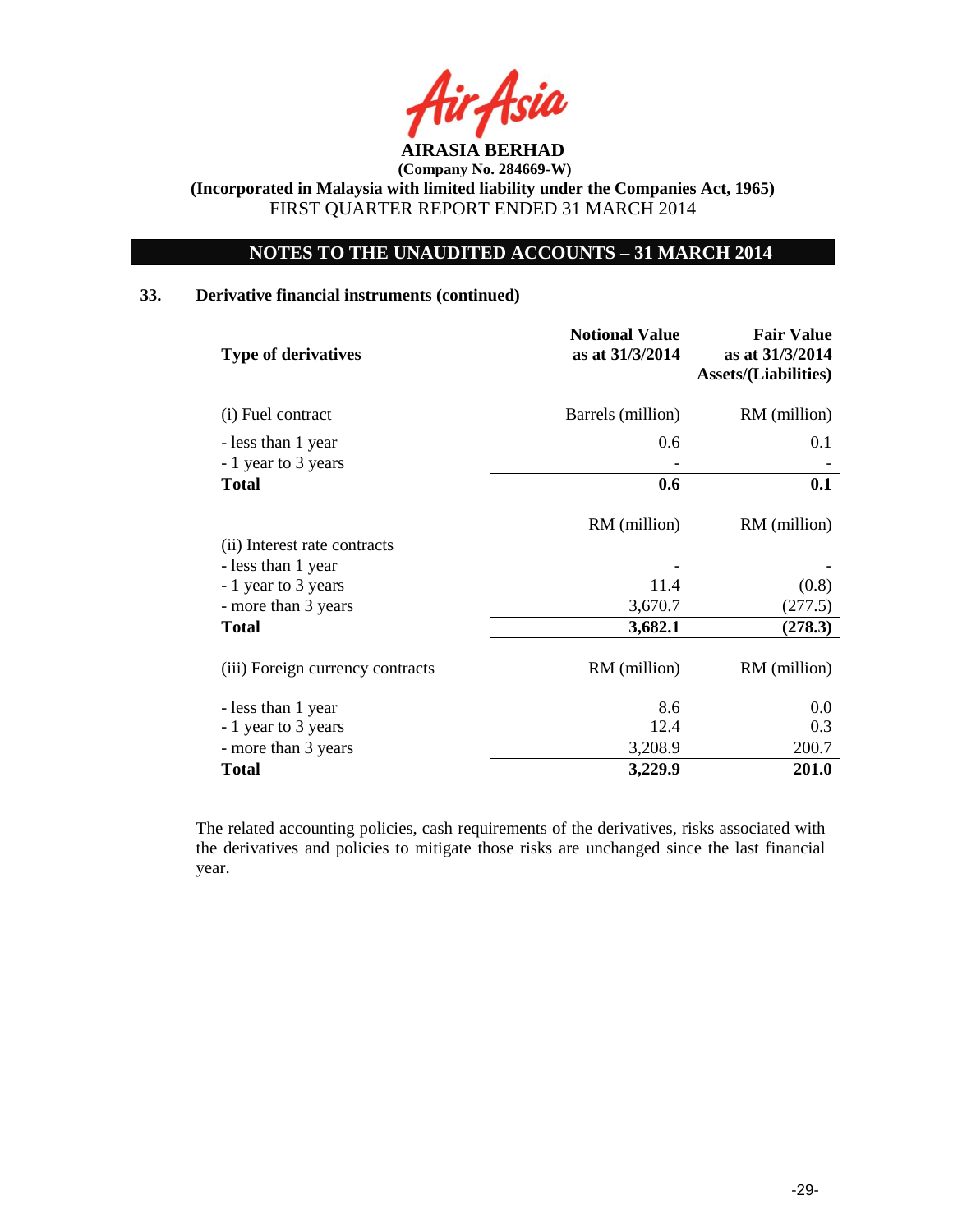

**(Incorporated in Malaysia with limited liability under the Companies Act, 1965)** FIRST QUARTER REPORT ENDED 31 MARCH 2014

# **NOTES TO THE UNAUDITED ACCOUNTS – 31 MARCH 2014**

#### **34. Fair value estimation**

The carrying amounts of cash and cash equivalents, trade and other current assets, and trade and other liabilities approximate their respective fair values due to the relatively short-term maturity of these financial instruments. The table below analyses financial instruments carried at fair value, by valuation method.The different levels have been defined as follows:

- Quoted prices (unadjusted) in active markets for identical assets or liabilities (Level1).
- Inputs other than quoted prices included within level 1 that are observable for the asset or liability, either directly (that is, as prices) or indirectly (that is, derived from prices) (Level 2).
- Inputs for the asset or liability that are not based on observable market data (that is, Unobservable inputs) (Level 3).

The following tables presents the Group and Company"s assets and liabilities that are measured at fair value at 31 March 2014 and 31 December 2013:

|                                                       | Level 1<br><b>RM'000</b> | Level <sub>2</sub><br><b>RM'000</b> | Level 3<br><b>RM'000</b> | Total<br><b>RM'000</b> |
|-------------------------------------------------------|--------------------------|-------------------------------------|--------------------------|------------------------|
| 31 March 2014                                         |                          |                                     |                          |                        |
| Assets                                                |                          |                                     |                          |                        |
| Financial assets at fair value through profit or loss |                          |                                     |                          |                        |
| - Trading derivatives                                 |                          | 33,670                              |                          | 33,670                 |
| Derivatives used for hedging                          |                          | 167,427                             |                          | 167,427                |
| Available-for-sale financial assets                   |                          |                                     |                          |                        |
| - Equity securities                                   | 494.086                  |                                     | 10,125                   | 504.211                |
| <b>Total Assets</b>                                   | 494,086                  | 201,097                             | 10,125                   | 705,308                |
| Liabilities                                           |                          |                                     |                          |                        |
| Financial assets at fair value through profit or loss |                          |                                     |                          |                        |
| - Trading derivatives                                 |                          | 82,055                              |                          | 82,055                 |
| Derivatives used for hedging                          |                          | 196.269                             |                          | 196,269                |
| <b>Total Liabilities</b>                              |                          | 278,324                             |                          | 278,324                |
| 31 December 2013                                      |                          |                                     |                          |                        |
| Assets                                                |                          |                                     |                          |                        |
| Financial assets at fair value through profit or loss |                          |                                     |                          |                        |
| - Trading derivatives                                 |                          | 37,374                              |                          | 37,374                 |
| Derivatives used for hedging                          |                          | 201,464                             |                          | 201,464                |
| Available-for-sale financial assets                   |                          |                                     |                          |                        |
| - Equity securities                                   | 561,770                  |                                     | 10,125                   | 571,895                |
| <b>Total Assets</b>                                   | 561,770                  | 238,838                             | 10,125                   | 810,733                |
| Liabilities                                           |                          |                                     |                          |                        |
| Financial assets at fair value through profit or loss |                          |                                     |                          |                        |
| - Trading derivatives                                 |                          | 85,823                              |                          | 85,823                 |
| Derivatives used for hedging                          |                          | 195,490                             |                          | 195,490                |
| <b>Total Liabilities</b>                              |                          | 281,313                             |                          | 281,313                |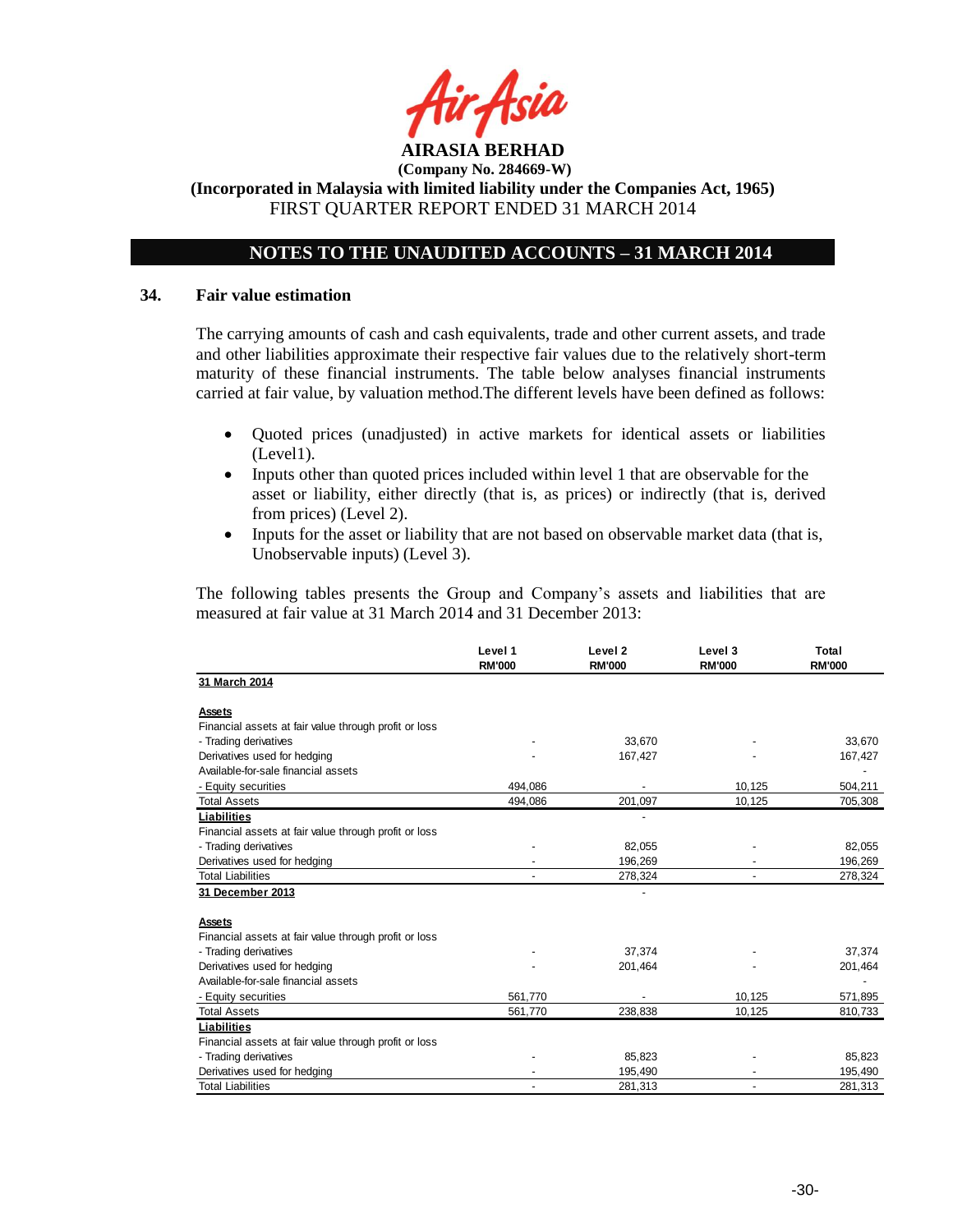

# **NOTES TO THE UNAUDITED ACCOUNTS – 31 MARCH 2014**

### **34. Fair value estimation (continued)**

Financial instruments are classified as Level 1 if their value is observable in an active market. Such instruments are valued by reference to unadjusted quoted prices for identical assets or liabilities in active markets where the quoted prices is readily available, and the price represents actual and regularly occurring market transactions. An active market is one in which transactions occur with sufficient volume and frequency to provide pricing information on an on-going basis. These would include actively traded listed equities and actively exchange-traded derivatives.

Where fair value is determined using unquoted market prices in less active markets or quoted prices for similar assets and liabilities, such instruments are generally classified as Level 2. In cases where quoted prices are generally not available, the Group then determines fair value based upon valuation techniques that use as inputs, market parameters including but not limited to yield curves, volatilities and foreign exchange rates. The majority of valuation techniques employ only observable market data and so reliability of the fair value measurement is high. These would include certain bonds, government bonds, corporate debt securities, repurchase and reverse purchase agreements, loans, credit derivatives, certain issued notes and the Group"s over the counter ("OTC") derivatives.

Financial instruments are classified as Level 3 if their valuation incorporates significant inputs that are not based on observable market data (unobservable inputs). Such inputs are generally determined based on observable inputs of a similar nature, historical observations on the level of the input or other analytical techniques. This category includes private equity investments, certain OTC derivatives (requiring complex and unobservable inputs such as correlations and long dated volatilities) and certain bonds.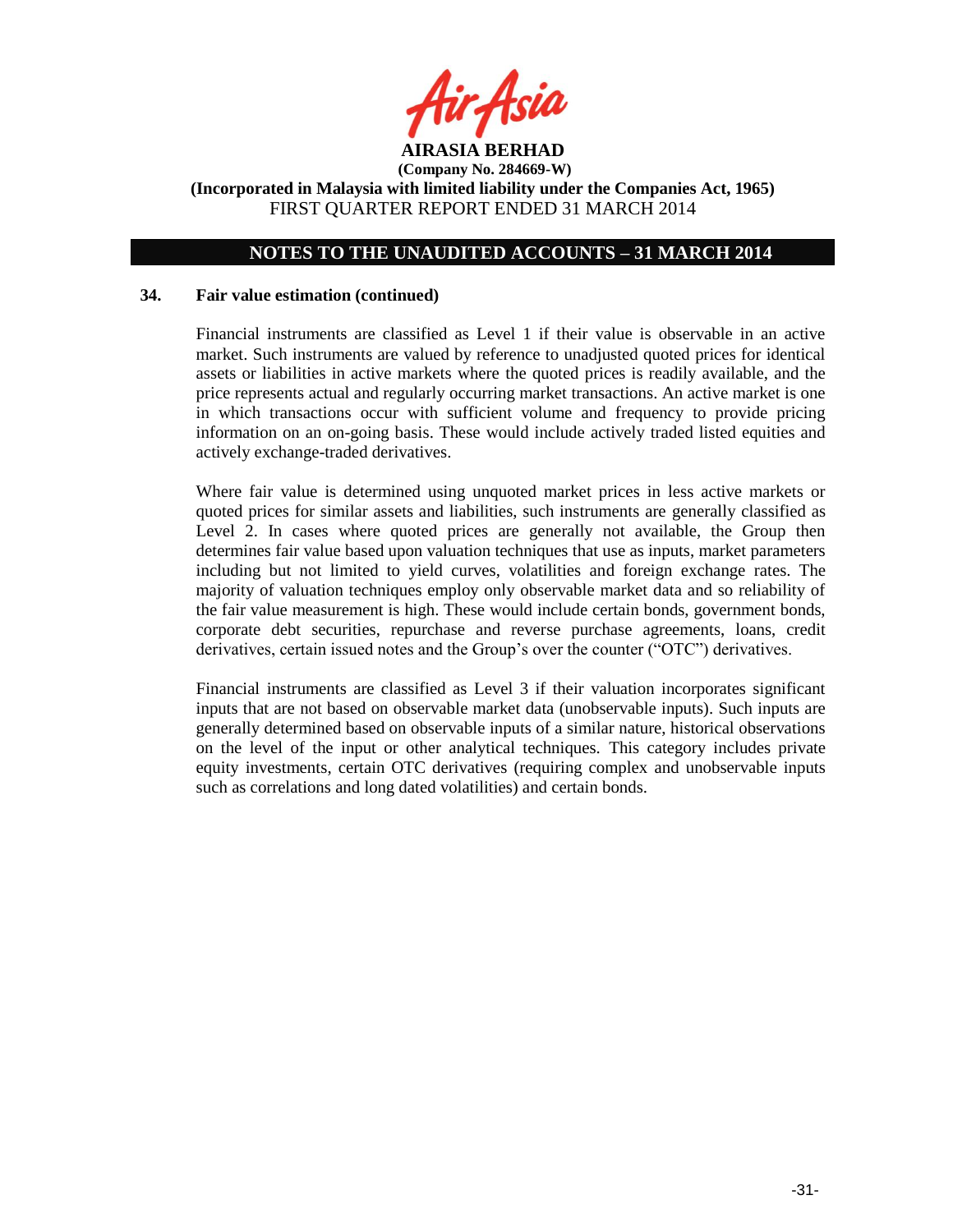

# **NOTES TO THE UNAUDITED ACCOUNTS – 31 MARCH 2014**

## **35. Material litigation**

As at 20 May 2014, there was no material litigation against the Group.

# **36. Proposed dividend**

The board recommends a first and final single tier dividend of 4 sen per ordinary share of RM0.10 under the single-tier system which is tax exempt in the hands of the shareholders for the financial year ended 31 December 2013. The first and final dividend is subject to the approval of the shareholders at the forthcoming Annual General Meeting ("AGM").

## **37. Earnings per share**

## *(a) Basic earnings per share*

Basic earnings per share of the Group are calculated by dividing the net profit for the period by the weighted average number of ordinary shares in issue during the period.

|                                                                                            | <b>INDIVIDUAL QUARTER</b>                                   |                                                                    | <b>CUMULATIVE QUARTER</b>                        |                                             |
|--------------------------------------------------------------------------------------------|-------------------------------------------------------------|--------------------------------------------------------------------|--------------------------------------------------|---------------------------------------------|
|                                                                                            | <b>Current</b><br><b>Quarter</b><br><b>Ended</b><br>31/3/14 | <b>Preceding Year</b><br><b>Quarter</b><br><b>Ended</b><br>31/3/13 | <b>Current</b><br><b>Year to Date</b><br>31/3/14 | <b>Preceding Year</b><br>to Date<br>31/3/13 |
| Net profit for the financial period<br>(RM'000)                                            | 139,719                                                     | 104,793                                                            | 139,719                                          | 104,793                                     |
| Weighted<br>average number of<br>ordinary shares in issue for basic<br>EPS $(^{\circ}000)$ | 2,780,542                                                   | 2,780,360                                                          | 2,780,542                                        | 2,780,360                                   |
| Adjusted<br>for<br>share<br>options<br>granted $(000)$                                     | 1,804                                                       | 1,960                                                              | 1,804                                            | 1,960                                       |
| Adjusted<br>weighted<br>average<br>number of ordinary shares ('000)                        | 2,782,346                                                   | 2,782,320                                                          | 2,782,346                                        | 2,782,320                                   |
| Basic earnings per share (sen)<br>Diluted earnings per share (sen)                         | 5.0<br>5.0                                                  | 3.8<br>3.8                                                         | 5.0<br>5.0                                       | 3.8<br>3.8                                  |